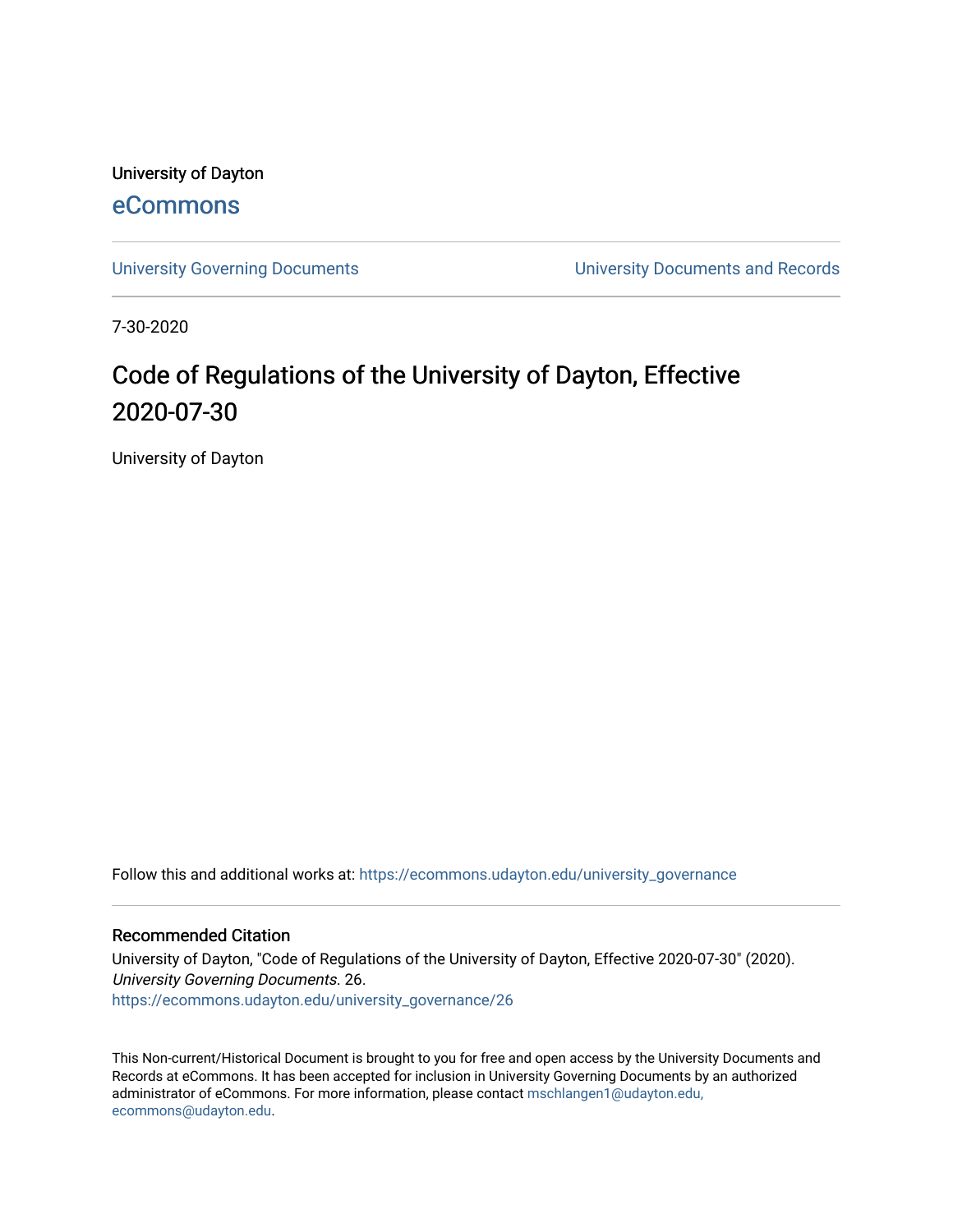# **Code of Regulations of University of Dayton**

# **Code of Regulations**

**- of -**

**University of Dayton**

An Ohio Nonprofit Corporation

# **PREAMBLE**

The Members of the University of Dayton (the "University") have adopted this Code of Regulations to establish operational procedures for the implementation of the duties and obligations accepted by them and delegated to others in accordance with the Articles of Incorporation of the University of Dayton, as amended, and the applicable laws of the State of Ohio. This Code of Regulations shall supersede and replace the Constitution of the University of Dayton and the Bylaws of the Corporation that were in effect prior to the implementation of this Code of Regulations.

# **ARTICLE I**

# PURPOSE AND SCOPE

Section 1. Scope. This Code of Regulations, as defined in the Ohio Revised Code Section 1702, has been prepared to implement the Articles of Incorporation of University of Dayton, dated March 5, 1952, as amended.

Section 2. Governing Hierarchy. This Code of Regulations shall be considered the major governing document of the University subordinate only to the Articles of Incorporation, as amended. Rules and regulations subordinate to this Code of Regulations, but not in conflict with its principles, shall be defined in bylaws, manuals, codes, or similar documents which are subject to the limitations described in this Code of Regulations.

Section 3. Primary Purpose. The primary purpose of the Code of Regulations is to promote the scholarly progress of the University and to ensure order and economy in the administration of the affairs of the University. Toward this end, the Code of Regulations contains general statements of authority and responsibility in the expectation that each person charged with the administration of a designated area shall determine the specific methods and procedures by which each unit can best promote and support the purposes of the University.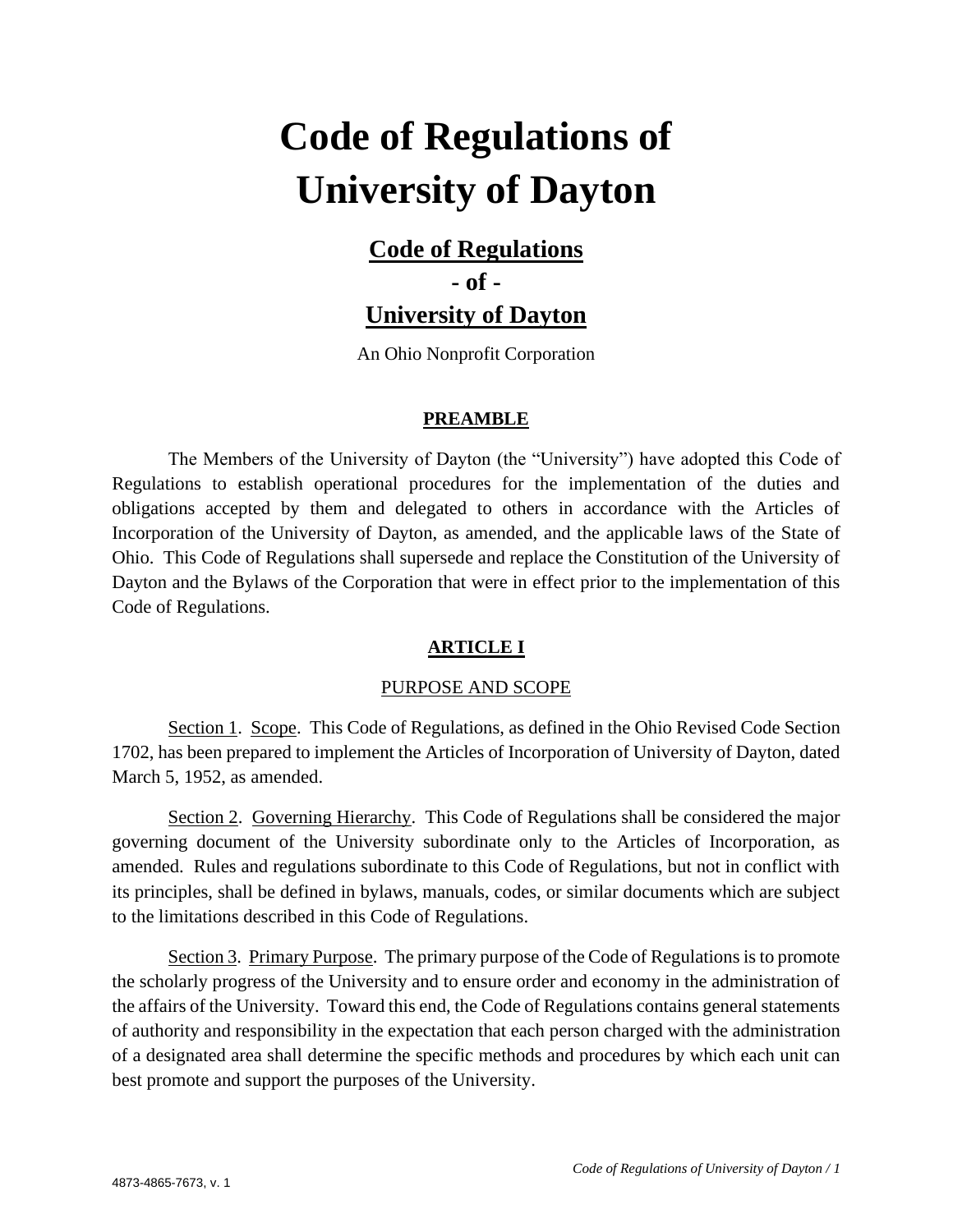Section 4. Secondary Purpose. As a secondary purpose, this Code of Regulations describes the administrative structure of the University and is intended to provide flexibility for future reorganization and development in response to changing societal conditions or for a change of direction in meeting the goals and purposes of the University. Final determination in such matters shall reside in the Board of Trustees as determined in Article V of this Code of Regulations.

# **ARTICLE II**

#### NAME AND NATURE OF THE INSTITUTION

Section 1. Name. The name by which this institution shall be known is UNIVERSITY OF DAYTON.

Section 2. Legal Documents. The basic legal documents of the University include the Articles of Incorporation filed with the Ohio Secretary of State and this Code of Regulations.

Section 3. Nature of the University. The University of Dayton is a Catholic and Marianist institution of higher learning grounded in the living tradition and charism of the Society of Mary, a Catholic religious congregation dedicated to education and formation in faith, which sponsors the University of Dayton.

Section 4. Commitment as a University. As a University, its fundamental commitment is to the discovery, dissemination and application of truth.

Section 5. Commitment as a Private Institution. As a private institution in a pluralistic society, the University is founded on the Christian understanding of the world and of the human person and addresses human questions and the search for truth from this philosophical position and religious perspective, while engaging other positions and perspectives in dialogue and in the search for Truth.

Section 6. Commitment as a Catholic University. As a Catholic University, the University accepts the validity and coherence of revealed and reasoned truth and is committed to genuine and responsible academic freedom supported by proper respect for the Church's Magisterium.

Section 7. The Marianist Tradition. The living Marianist educational tradition further dictates the University's emphasis on these core characteristics: formation in faith, the essential role of community and family spirit within the university, the development of the whole person, adaptation and change in view of life-long learning, and human fulfillment through selftranscending service to peace, justice and the integrity of creation. These are specified more fully in the document, "The Characteristics of Marianist Universities."

Section 8. Organization and Operating Principle. Fidelity to the ideal, as thus defined, in the discharge of all essential functions and in initiating and conducting special activities to meet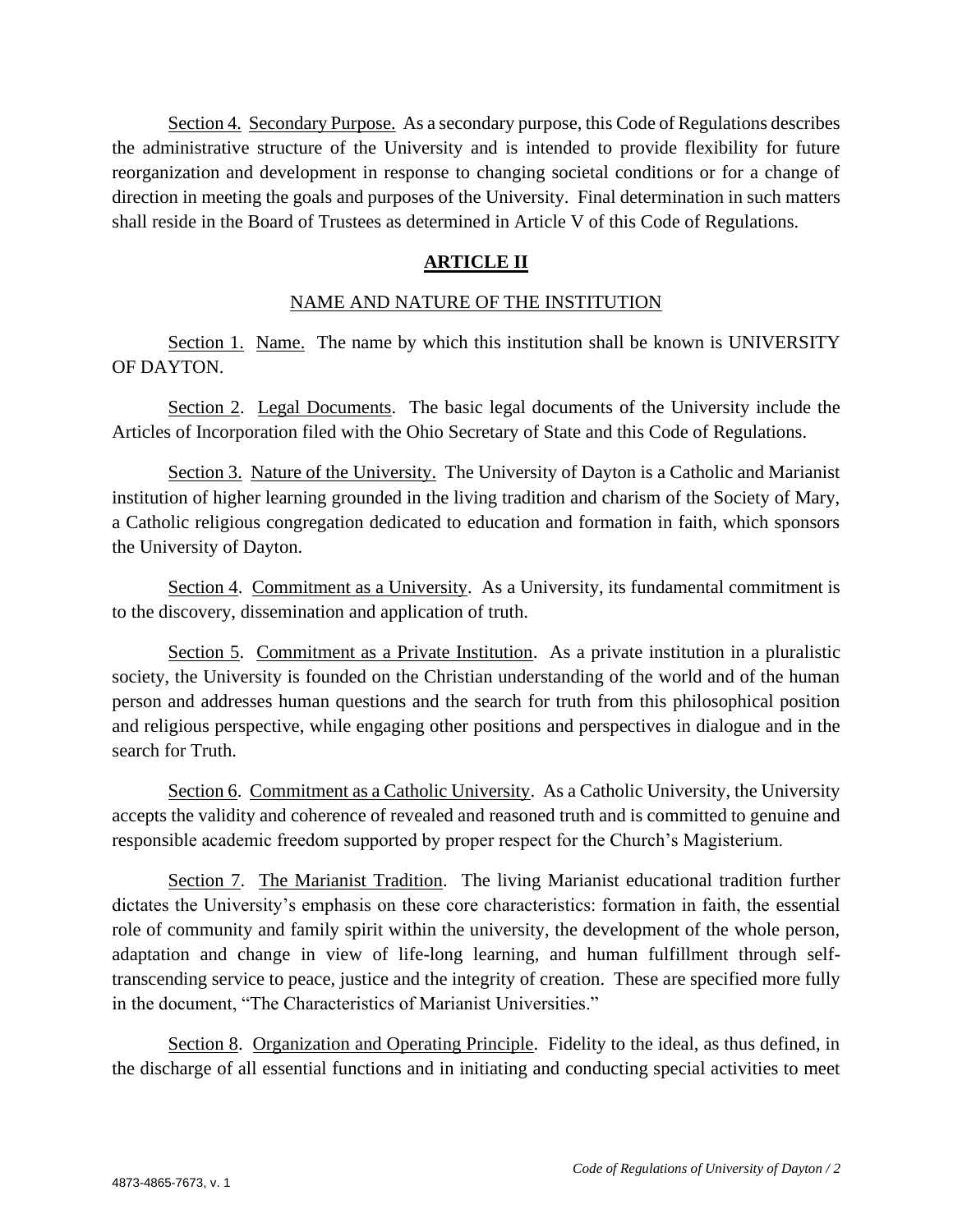the changing needs of society, constitutes the first principle of the organization and operation of the University of Dayton.

Section 9. Appointments. To further its objectives, the University shall maintain a preference for appointing qualified members of the Society of Mary and the Daughters of Mary Immaculate (Marianist Sisters).

#### **ARTICLE III**

#### THE UNIVERSITY OF DAYTON COMMUNITY

Section 1. Groups. The University of Dayton community (the "University Community"), in addition to the Members of the University and the Board of Trustees, consists of the following five groups: Administration, Alumni, Faculty and other Instructional Staff, Students, and Supporting Staffs. Each group shall have distinct rights, privileges, responsibilities, and duties as recognized by the Members and/or the Board of Trustees;

Section 2. Group Interdependence. Each group shall have a mutual dependence on all the other elements of the University necessitating a high degree of cooperation and understanding for the achievement of the goals and objectives of the entire University Community.

Section 3. Administration. The Administration of the University shall consist of all persons responsible for the management of major University functions as designated by the President of the University. The rights, privileges, responsibilities, and duties of members of the Administration shall be defined in appropriate documents prepared by authorized representatives of the Administration.

Section 4. Alumni. The Alumni of the University of Dayton shall consist of all persons who have been awarded academic degrees, diplomas, or honorary degrees, or who were matriculated students in good standing at date of last attendance and whose rights, privileges, and obligations shall be defined in an appropriate document prepared by the University of Dayton Alumni Association.

#### Section 5. Faculty and Other Instructional Staff.

- (a) Instructional Staff. All persons holding academic rank or other academic title, as approved by the Board of Trustees, and engaged directly or indirectly in the instructional activities of the University, either full-time or part-time, shall constitute the Instructional Staff of the University. The rights, privileges, responsibilities, and duties of the Instructional Staff shall be defined in appropriate documents prepared by the Board of Trustees, the Faculty, or their representative bodies.
- (b) Faculty. The University Faculty shall consist of all members of the Instructional Staff, under full-time Faculty contract to the University, who have been appointed by the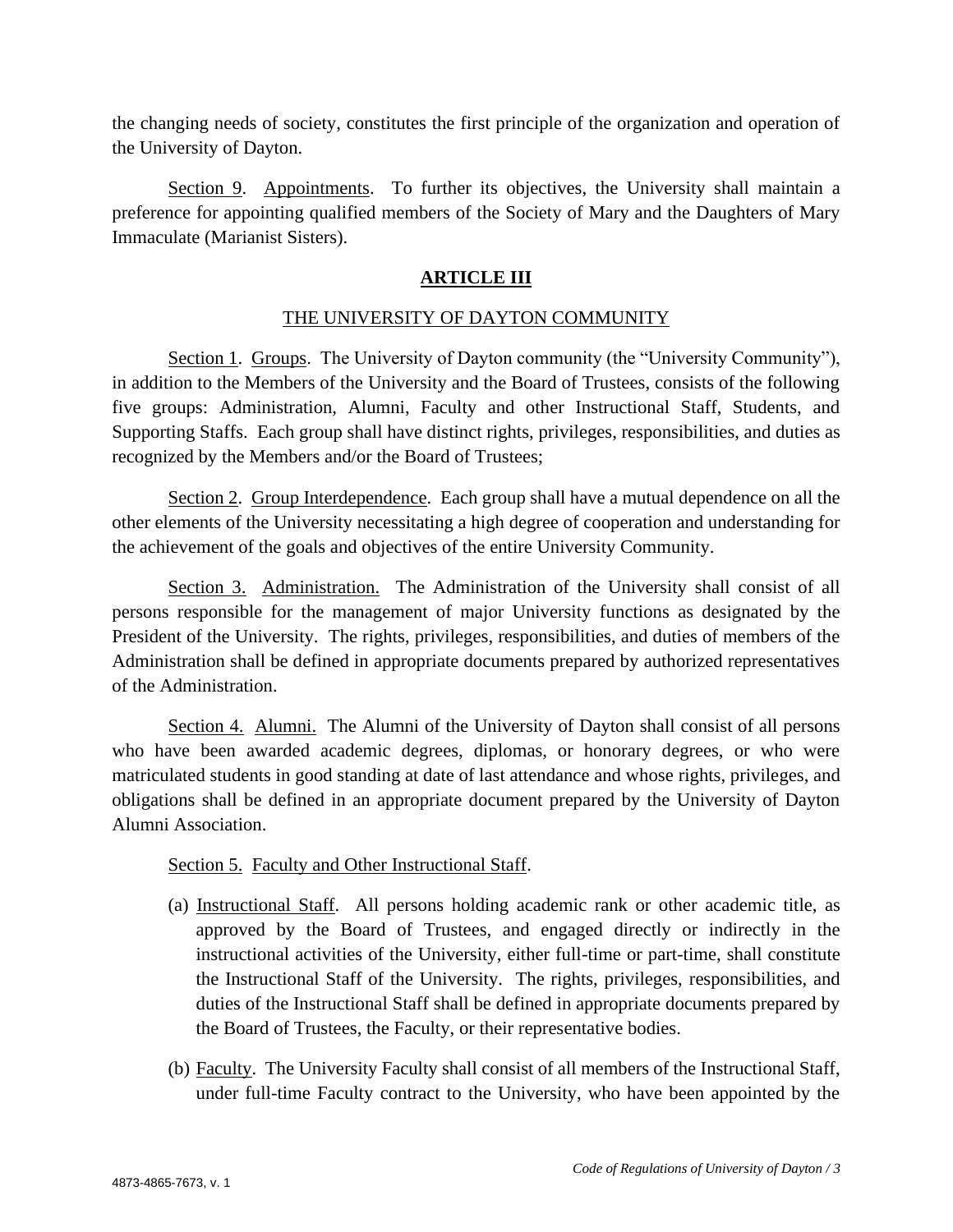University of Dayton to the ranks of Professor, Associate Professor, Assistant Professor, or to other full-time non-tenure track academic positions. Additional members of the Instructional and Administrative Staff of the University may be designated as members of the University Faculty by the assignment of Administrative Rank. The Faculty of each college, school, or similar academic unit shall consist of those members of the Faculty of the University who are primarily associated with a particular college, school, or similar academic unit.

- (i) Authority and Responsibility of the University Faculty. The Board of Trustees may delegate to the University Faculty the right to initiate and formulate the educational and academic policies of the University in areas of its competence.
- (ii) Delegation of Authority. The University Faculty may delegate any or all of its authority and responsibility to an elected body representative of the Faculty as a whole, provided only that the authority of such an organization shall be defined in an appropriate document adopted by a vote of the Faculty and approved by the President of the University and the Board of Trustees.
- (iii) Approval of Faculty Decisions. Decisions and recommendations of the University Faculty or its representative body shall be submitted to the President for approval and, when so determined, to the Board of Trustees for review and final approval.
- (iv) Faculties of the Academic Units. All authority in academic matters not exercised by the Board of Trustees, the University Faculty, or their representative bodies shall reside with the Faculty of each college, school, or similar academic unit. It shall be the responsibility of the Dean or administrative head of each academic unit to establish an appropriate means for faculty participation in decision-making processes at each level where faculty responsibility resides.
- (v) Faculty Meetings. There shall be a regular meeting of the University Faculty at the beginning and end of each academic year. The general purpose of regular meetings shall be in the nature of a report to the Faculty on the state of the University. The regular meetings shall be called by the Provost who shall determine the agenda after consultation with the President and other Officers of the University.
	- (A)Special meetings. Special meetings of the University Faculty shall be held as determined by the Provost or upon the call of the Faculty representative body.
	- (B) Notice. Notice of regular and special meetings, including the agenda, shall be sent to the Faculty at least five days prior to the date of the meeting.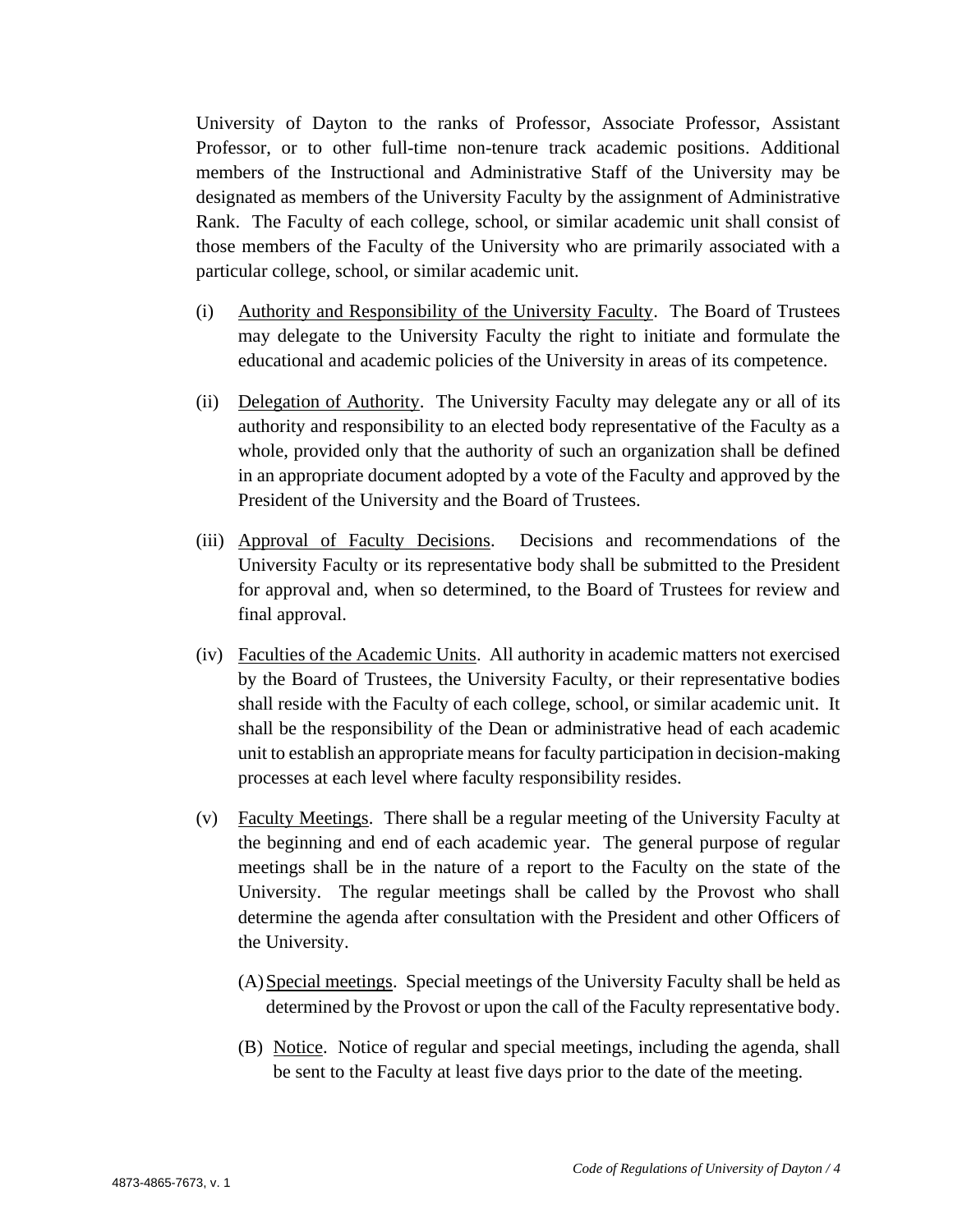- (C) Agenda. The Agenda for special meetings shall be prepared by the Provost or the Faculty representative body, whichever called the meeting.
- (D) Presiding Officer. The Provost shall be the presiding officer for all meetings of the University Faculty, except that when the Provost is absent the President shall appoint the presiding officer.
- (c) Academic Freedom and Tenure. The University of Dayton shall subscribe to policies of academic freedom and tenure generally accepted in comparable educational institutions, provided only that such policies shall not conflict with the purposes stated in the Articles of Incorporation, as amended, the purposes stated in this Code of Regulations, and the objectives for which this institution was originally established.
	- (i) It shall be the duty of the President of the University to determine the manner in which an appropriate document or documents shall be evolved for the accurate formulation of the policies of academic freedom and tenure befitting the purposes of the University, including the requirements of academic due process.
	- (ii) Such document or documents shall be subject to approval of the Board of Trustees.

Section 6. Students. Students of the University shall include all persons pursuing programs of study leading to an academic degree, or officially enrolled in courses or programs of study sponsored by the University and whose rights, privileges, responsibilities, and duties shall be defined in a student code or similar document developed in consultation with representative student and faculty groups and the appropriate administrative authorities.

Section 7. Supporting Staffs. The Supporting Staffs of the University, as distinct from those enumerated in Sections 3 and 5 of this Article, shall consist of all persons employed by the University in any capacity. For the purpose of determining the rights, privileges, responsibilities, and duties of one or more individual groups of employees as distinguished by function, the Board of Trustees, through the President of the University, may recognize them as separate staffs.

# **ARTICLE IV**

# MEMBERS

Section 1. Members. The Members of the University of Dayton shall consist of each of the members of the Provincial Council of the Marianist Province of the United States and each of the Chairperson and the President of the University of Dayton. The Provincial of the Marianist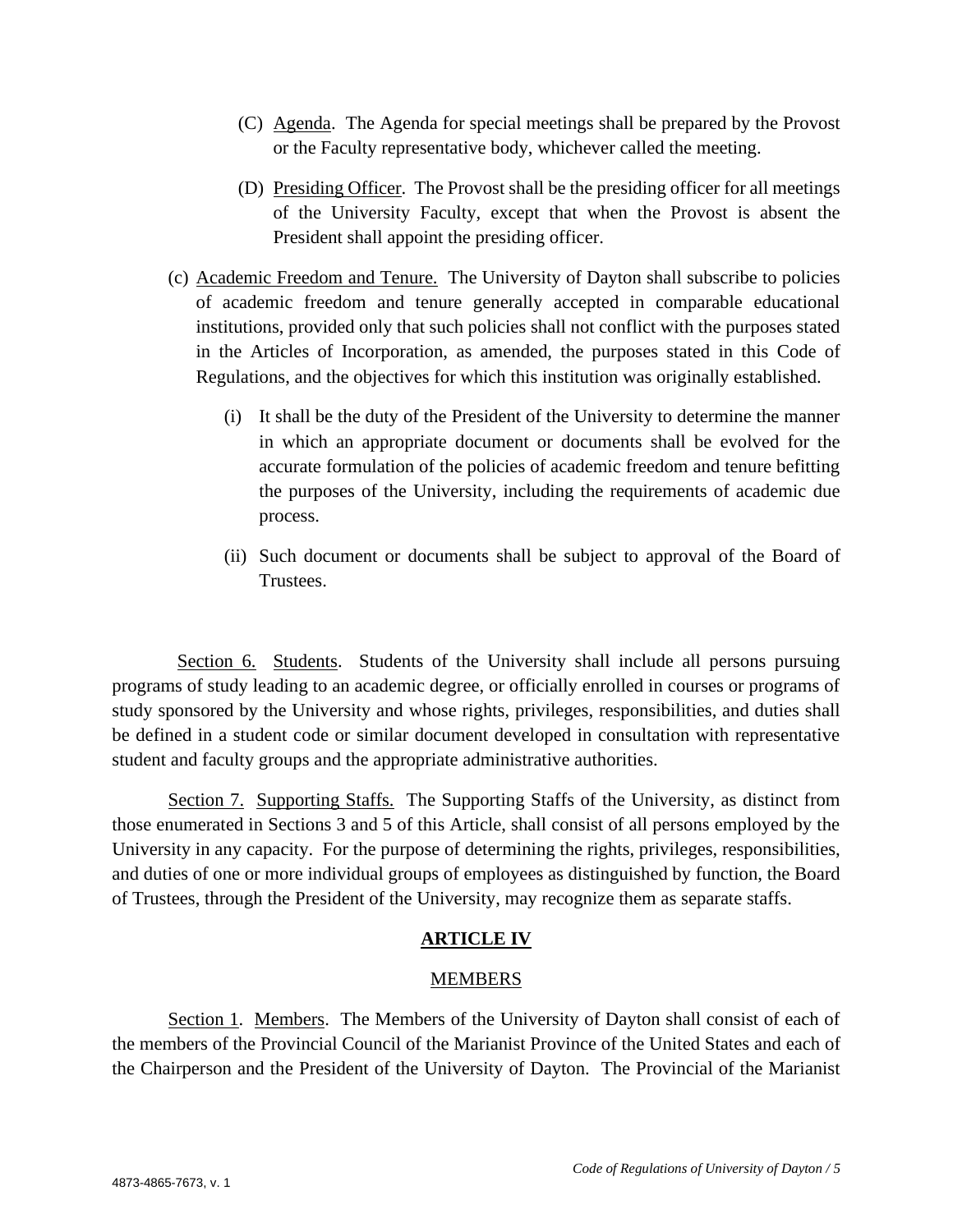Province of the United States serves as the Chairperson of the University and the First Vice Chairperson of the Board of Trustees.

Section 2. Termination. Membership shall terminate with the appointment of a successor or cessation of the qualifications for appointment.

Section 3. Society of Mary. All references to the "Society of Mary" shall refer to the Society of Mary known as the Marianists. References to the Marianist Province of the United States refer to the unit of that Society of Mary operating under the Marianist Province of the United States and its successors and assigns.

Section 4. Member Power and Authority. The Members of the University shall be vested with the power and authority granted to them in the Articles of Incorporation, as amended, this Code of Regulations of the University of Dayton, and the applicable laws of the State of Ohio for the operation of the University of Dayton.

Section 5. Exercising Member Powers. In order to ensure the continuation of the University of Dayton as a private institution with its own unique character and traditions, the Members of the University shall retain exclusive control over the following matters:

- (a) The nomination of candidates to be elected or re-elected Trustees by the Board of Trustees (except that the Board of Trustees may fill a vacancy if the Members of the University fail to nominate a candidate within six months of receiving recommendations from the Board to fill a vacancy, as set forth in Article V, Section 6(a) of this Code of Regulations), and removal of members of the Board of Trustees of the University of Dayton (who serve at the pleasure of the Members) by a majority vote of the Members;
- (b) Approval of amendments to the Articles of Incorporation and this Code of Regulations.

Section 6. Member Approval of Trustee Actions. Approval by two-thirds vote of the Members shall be required before the Trustees may take any action with respect to the following:

- (a) A change in the fundamental mission or purpose of the University;
- (b) The merger or consolidation of the University with another corporation;
- (c) The sale, encumbrance, or alienation of twenty percent (20%) or more of the total assets of the University, as defined in the most recent audited financial statements, in a single transaction or in any related series of transactions in the immediately-preceding fiveyear period, other than exchanges or transfers of marketable securities done in the ordinary course of the University's business;
- (d) Partial or total dissolution of the corporation.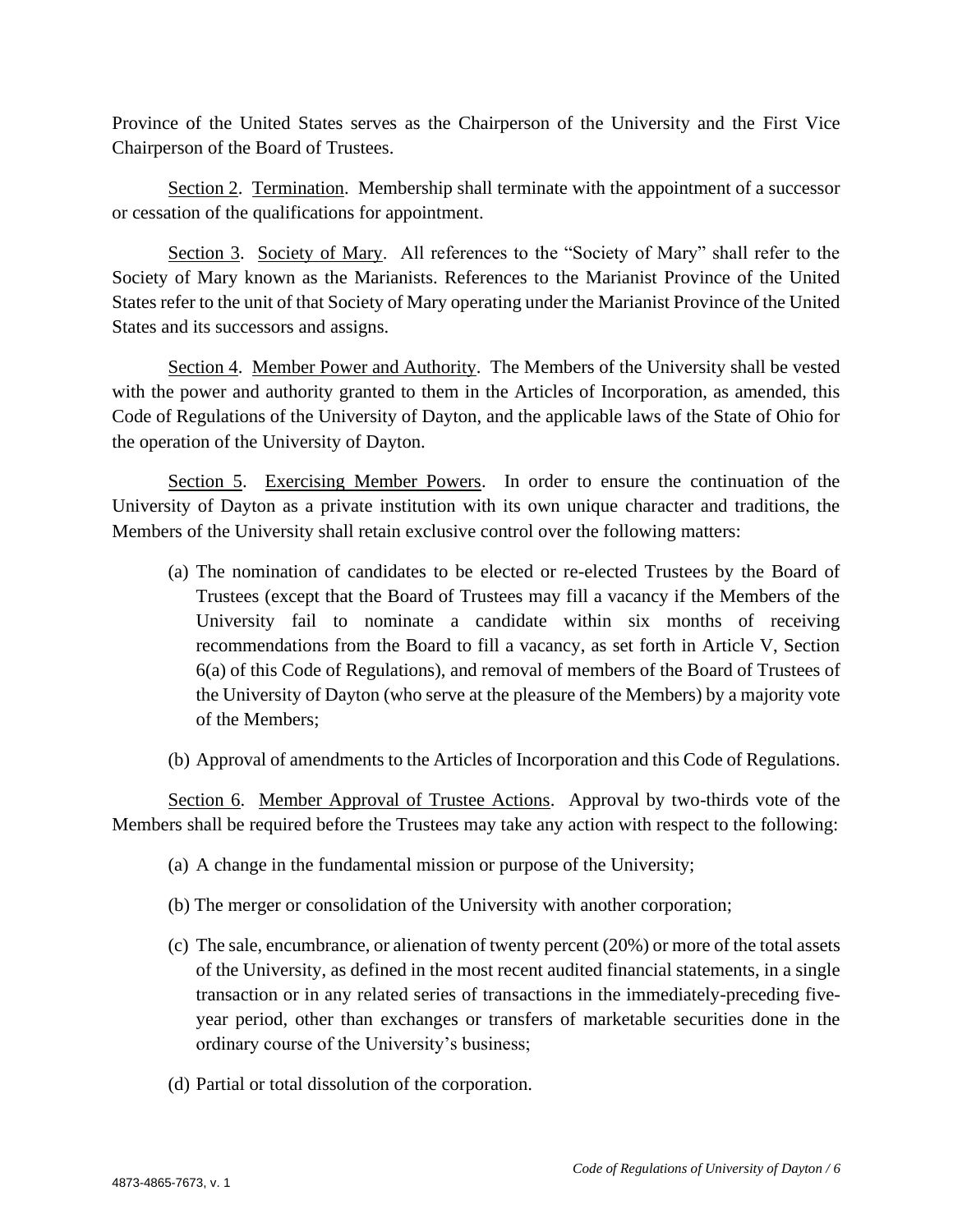Section 7. Meetings. It shall be the duty of the Chairperson of the University to call and preside over the Annual Meeting of Members which shall be held, if reasonably practical, between November 15 and December 31 of each year at a time and place to be determined by the Members.

Section 8. Special Meetings. Special meetings of the Members shall be called by the Chairperson of the University or upon the request of a majority of the total number of Members.

Section 9. Notice of Meeting. Written notice of all meetings shall be given to the Members not less than five days before the date of the meeting whenever practically possible by mailing such notice to the last known address of each Member, by personal delivery, or by electronic mail at the e-mail address of each Member that has been provided to the University.

Section 10. Meeting Minutes. The Secretary of the University or his or her designee shall be responsible for the minutes of the meetings of the Members which shall be retained at the principal office of the University.

Section 11. Quorum. A quorum shall consist of a majority of the total number of Members.

Section 12. Meetings Conducted via Electronic or Video Communication. A meeting of the Members may be conducted, in whole or in part, by electronic audio or video screen communication (a) if the University implements measures to provide Members an opportunity to participate in the meeting and to vote on matters, including an opportunity to read, hear, and/or see the proceedings of the meeting concurrently with those proceedings, and (b) if any Member votes or takes other action at the meeting by means of electronic audio or video screen communication, a record of that vote or action is maintained.

Section 13. Action Without a Meeting. Any action which might be taken at a meeting of the Members may be taken without such meeting if authorized in writing by all the Members, provided only that evidence of such action be retained in the permanent record or minutes relating to meetings of the Members.

Section 14. Death or Incapacity of University Chairperson. In case of the death or permanent incapacity of the Chairperson of the University, the Vice Chairperson of the University (the Assistant Provincial of the Marianist Province of the United States) shall assume these duties until a Chairperson of the University has been appointed and assumes office.

Section 15. Code of Regulations. The Members of the University shall adopt and amend this Code of Regulations by a two-thirds vote of the total number of Members. This Code of Regulations shall include provisions common to regulations of this type, but not in conflict with the Articles of Incorporation, as amended. The Secretary of the University shall notify the Board of Trustees of amendments or other changes in the Code of Regulations.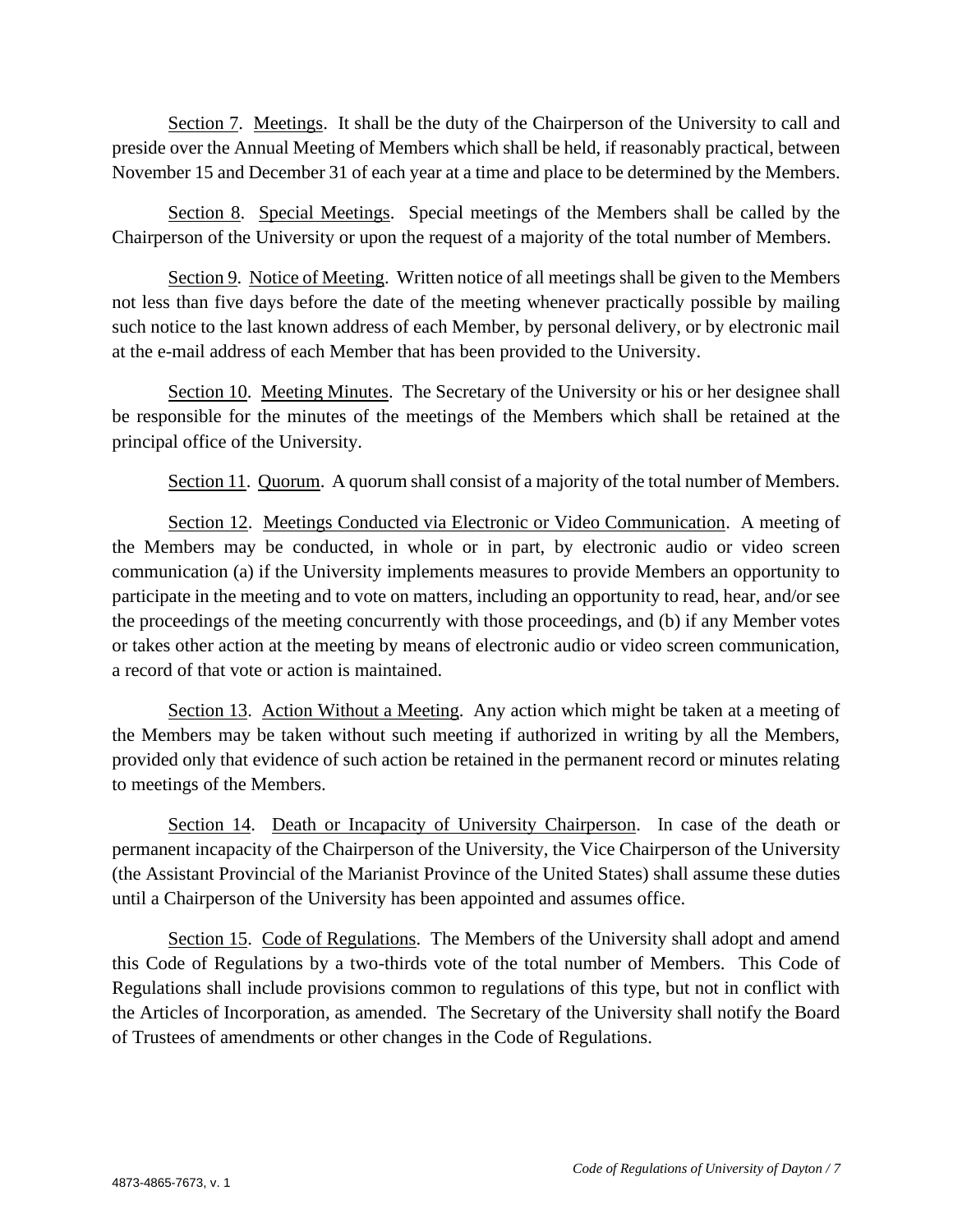#### **ARTICLE V**

#### BOARD OF TRUSTEES

Section 1. Board of Trustees. The Members of the University hereby delegate to the Board of Trustees all authority for the governance of the University granted to said Members in the Articles of Incorporation of the University of Dayton, as amended, and the provisions of Ohio NonProfit Corporation Law, subject only to the limitations stated in Article IV of this Code of Regulations. The Members shall retain only that authority necessary to preserve the private character and the traditions of the University as specifically stated in Articles IV and V of this Code of Regulations.

Section 2. Membership. The Members shall determine the number and manner of selection of said Trustees pursuant to the provisions of this Code of Regulations of the University of Dayton.

- (a) At any regular or special meeting, the Members of the University may make nominations to fill vacancies on the Board of Trustees from a list of names of candidates prepared by the Board of Trustees or a committee thereof.
- (b) Nominations to fill vacancies on the Board of Trustees shall be presented by the Chairperson of the Board of Trustees at any regular or special meeting of the Board of Trustees.
- (c) Members of the Board of Trustees, except *ex officio* members, shall be elected by the Board of Trustees from the nominations made by the Members of the University.
- (d) The operational procedures of the Board of Trustees shall be defined in this Code of Regulations and in the Bylaws of the Board of Trustees.
- (e) The Trustees shall exercise the rights, privileges, responsibilities, and duties delegated to them by the Members of the University for the governance of the University as required by the Articles of Incorporation of the University of Dayton, as amended, and the provisions of the Ohio Nonprofit Corporation Law.

Section 3. Number. The total number of Trustees, including *ex officio* voting members, shall be not less than fifteen nor more than forty, as determined from time to time by the Members of the University.

Section 4. *Ex Officio* Trustees. The President of the University, the First Vice Chairperson as the Provincial of the Marianist Province of the United States, the Rector, and the Alumni Association President shall be the only *ex officio* voting members of the Board of Trustees. These *ex officio* voting members of the Board of Trustees shall be included in the appropriate tallies for establishing the classifications of Trustees under Article V, Section 5. of this Code of Regulations.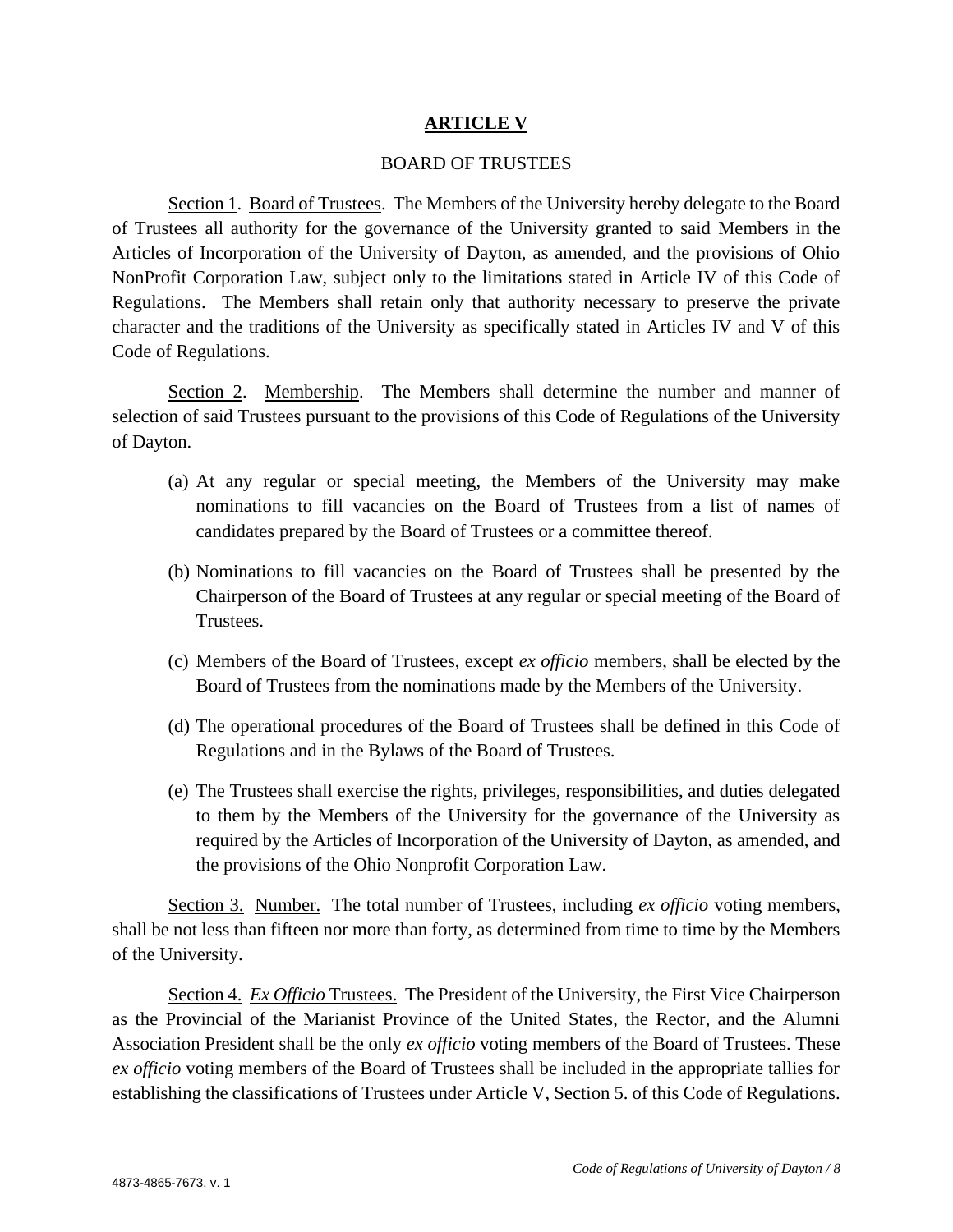- (a) The Board may designate other Officers of the University as *ex officio* nonvoting members on an annual basis.
- (b) *Ex officio* voting Trustees shall be considered for quorum purposes for Board meetings and Board committee meetings, and at least two such *ex officio* voting Trustees shall be present for the Board to establish a quorum.

Section 5. Classes of Trustees. Trustees shall be classified into the following classes for purposes of representation:

- (i) The Society of Mary
- (ii) The Alumni of the University
- (iii)Involvement in the Greater Dayton community (where "Greater Dayton" means the area within a 150-mile radius from the Dayton campus)
- (iv)Trustees-at-large
- (v) Recent alumni (where a "recent alumnus" means an individual who earned an undergraduate degree from the University approximately three (3) to eight (8) years prior to the time his or her service as Trustee is scheduled to commence)
- (a) At least 20% of the total number of Trustees, including *ex officio* voting Trustees, shall represent each of the first three classes.
- (b) For the 2021-2022 academic year and thereafter, at least two (2) Trustees shall be from the fifth class, appointed in such a manner that the ends of their terms are staggered.
- (c) Trustees may represent more than one class at a time.
- (d) If any member of the Board of Trustees ceases to have the qualifications for participation on the Board, the term of office of such Trustee shall terminate.

Section 6. Term of Office. The regular term of office for all Trustees shall be for three (3) years, except *ex officio* Trustees; the Second Vice Chair (whose renewal term as Trustee may be less than three years, as designated by the Nominating Committee, as set forth in subsection (b) below); a member of the Provincial Council of the Marianist Province of the United States who serves a fourth consecutive term (the length of which is as set forth in subsection (b) below); and a single Trustee in the initial "recent alumni" class identified in Section  $5(v)$ , whose initial term may be longer than three (3) years so as to allow for staggering of end dates. The term of office of an equal number of Trustees, as near as possible, shall expire each year.

(a) Vacancies which occur in any class of Trustees in any manner except the expiration of term shall be filled only for the remainder of their term and a successor is elected by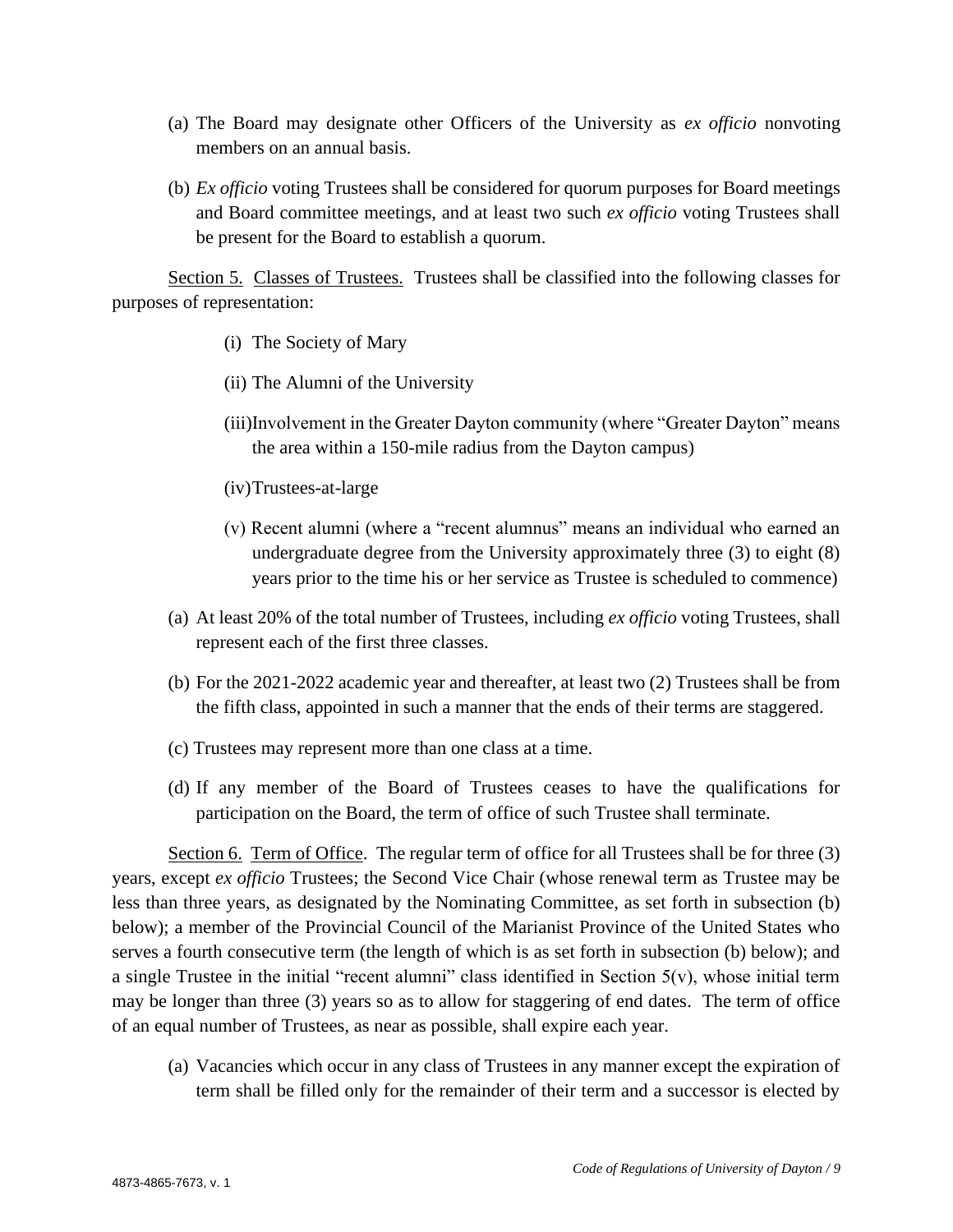the Board of Trustees from nominations submitted by the Members of the University. Any vacancy may be filled by the Board of Trustees in case the Members of the University fail to nominate a replacement during the six months after the Members receive recommendations from the Board to fill a vacancy.

- (b) A Trustee who has served three consecutive three-year terms shall not be eligible for reelection until the lapse of one full year since the expiration of the last term. The President of the Alumni Association is approved for one term of three years, and such Trustee shall be classified as "Alumni of the University" under Article V, Section 5. of this Code of Regulations. Trustees serving to satisfy the "recent alumni" classification shall serve for a single initial term. Notwithstanding the foregoing, any Trustee who is elected to the office of Chairperson Elect of the Board of Trustees shall be eligible to serve as a Trustee and as Chairperson Elect until the expiration of the term of the current Chairperson of the Board, and then shall be eligible to serve one additional three-year term as Chairperson of the Board if such an additional three-year term is necessary in order to serve a complete three-year term as Chairperson. Further, notwithstanding the foregoing, any Trustee who is elected to the office of Second Vice Chairperson of the Board of Trustees shall be eligible to serve as a Trustee and as Second Vice Chairperson for a term of three years and, if determined to be renewed by the Nominating Committee and so reelected by the Board of Trustees, a renewal term as Trustee and Second Vice Chairperson, the length of which renewal term shall be set by the Nominating Committee (not to exceed three years). Further, notwithstanding the foregoing, any Trustee who is a member of the Provincial Council of the Marianist Province of the United States shall be eligible to serve as Trustee for a fourth consecutive term, the length of which term shall be commensurate with the First Vice Chairperson's tenure as Provincial of the Marianist Province of the United States, so long as (i) the Nominating Committee, at the request of the Provincial, determines that such individual serving an additional term is in the best interest of the University, (ii) only one member of the Provincial Council of the Marianist Province of the United States is serving such a fourth term at a time, and (iii) such individual's name is forwarded by the Committee on Trustees to the Members of the University for nomination, and then reelected for such fourth term by the full Board of Trustees.
- (c) The Members of the University may consider the removal of a Trustee on their own will or motion, upon the written request of the Chairperson of the Board of Trustees or a Board committee, or in response to written information provided to a Member of the University, provided, however, that the Members of the University shall have no obligation to consider to any degree the removal of a Trustee upon the written request of the Chairperson of the Board of Trustees or a Board committee, or receipt of written information by a Member of the University. The Members of the University shall maintain at all times the discretion to consider and weigh the factors they deem relevant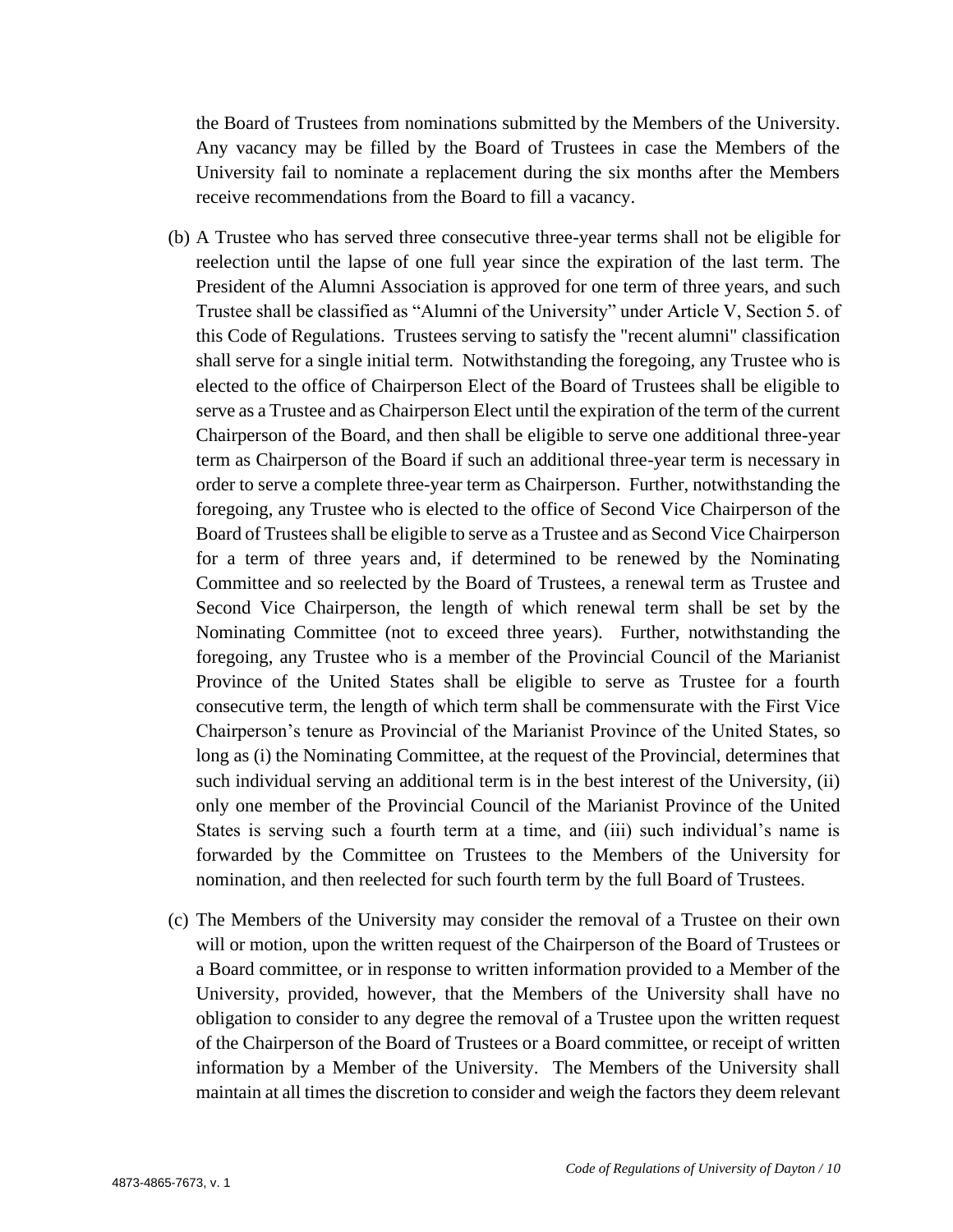in making a determination whether to remove a Trustee, including but not limited to any Code of Business Conduct materials issued to Trustees, any information included in the Bylaws of the Board of Trustees regarding expectations of Trustees, and University policies and procedures.

Section 7. Powers of the Board of Trustees. As the governing body of the University, the primary function of the Board of Trustees is to evolve and evaluate the basic objectives and broad policies of the institution. The powers and duties of the Board of Trustees shall include, but not be limited to, the following:

- (a) to maintain the trust vested in the Board by the Members of the University, the Articles of Incorporation, as amended, and this Code of Regulations;
- (b) to promote the purposes of the University in accord with changing needs of society and determine whether proposed changes in programs or the addition of new programs enhance or retard the basic purposes of the University;
- (c) to stimulate and approve plans for the development of all operations of the University for the promotion of its basic purposes and to insist on a periodic review of such plans in order to maintain a proper balance between competing constituencies;
- (d) to select and evaluate the President and determine tenure in office subject to the selection procedures as set forth in Article VII, Section 2. of this Code of Regulations;
- (e) to approve, upon the recommendation of the President, the appointment and compensation of executive officers who are the Provost, Vice President and Director of Athletics, Vice President for Finance, and Vice President for University Advancement.
- (f) to ensure the most judicious use of the assets of the University, approve the budget, and be responsible for the financial support of the University without individual financial liability therefore;
- (g) to act as the final court of appeal for alleged procedural violations of promotion and tenure procedures and to monitor overall trends regarding tenure and promotion;
- (h) to bind the University through contracts in matters not reserved to the Members of the University;
- (i) to relate the University to the local community and provide a responsiveness to the clientele being served;
- (j) to grant and confer academic degrees upon those who, in the judgment of the Faculty, merit such distinction;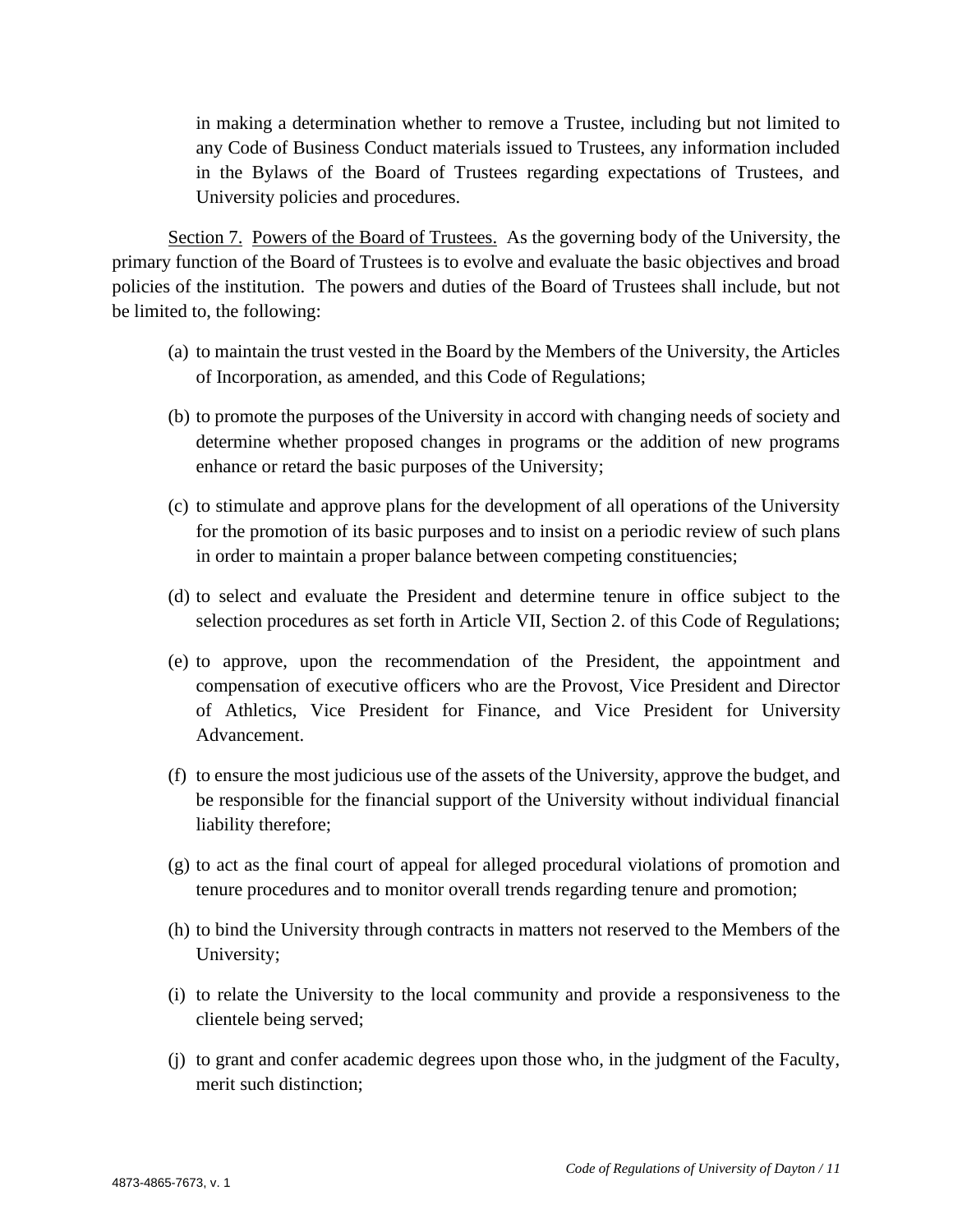- (k) to confer honorary degrees as recommended by the President; and
- (l) to act as a tribunal of last resort within the limit of their authority.

Section 8. Delegation of Power. As the ultimate policymaking body of the University, the Board shall delegate executive authority to the President and delegate to the Faculty the right to formulate policies which affect the academic progress of the University.

Section 9. Bylaws of the Board of Trustees. The Board of Trustees shall adopt a set of Bylaws for their own procedural operation by a majority vote of the total membership of the Board.

- (a) At each Annual Meeting of the Board, the Bylaws shall be affirmed or amended by vote of the Board members present. Nothing precludes the Board from amending or repealing its Bylaws at a meeting(s) other than its Annual Meeting, so long as such amendment or repeal is consistent with its Bylaws.
- (b) The Bylaws shall include provisions common to regulations of this type, but not inconsistent with this Code of Regulations or the Articles of Incorporation, as amended.
- (c) The Bylaws of the Board of Trustees shall determine the manner of election, terms of office, and duties to be performed by Officers of the Board of Trustees.

Section 10. Officers of the Board of Trustees. The Officers of the Board of Trustees shall be a Chairperson, First Vice Chairperson, Second Vice Chairperson (if the Nominating Committee has determined one should be nominated and the Board has elected one), Chairperson Elect, and Secretary. The Provincial of the Marianist Province of the United States shall be the First Vice Chairperson of the Board of Trustees *ex officio.* The Chairperson, Second Vice Chairperson and Chairperson Elect of the Board of Trustees shall be elected by the Board of Trustees in accordance with the Bylaws of the Board of Trustees, where the candidate for Chairperson is expected to be the then-current Chairperson Elect, and the nominations for the Second Vice Chairperson and Chairperson Elect shall be made by the Nominating Committee (which Nominating Committee shall consist of the Chairperson of the Board, the First Vice Chairperson of the Board and the President of the University). In the event the then-current Chairperson Elect is not willing or able to be the candidate for the next Chairperson of the Board, then the nomination for Chairperson of the Board shall be made by the Nominating Committee. The Nominating Committee shall maintain a list of potential candidates to serve in the future as Chairperson of the Board of Trustees. The Secretary of the Board of Trustees shall be elected to that position by the Board of Trustees and need not be a trustee to be elected to such office.

Section 11. Committees of the Board of Trustees.

(a) Executive Committee. There shall be an Executive Committee of the Board of Trustees to consist of the Chairperson of the Board, the First Vice Chairperson of the Board as the Provincial of the Marianist Province of the United States (or a delegate appointed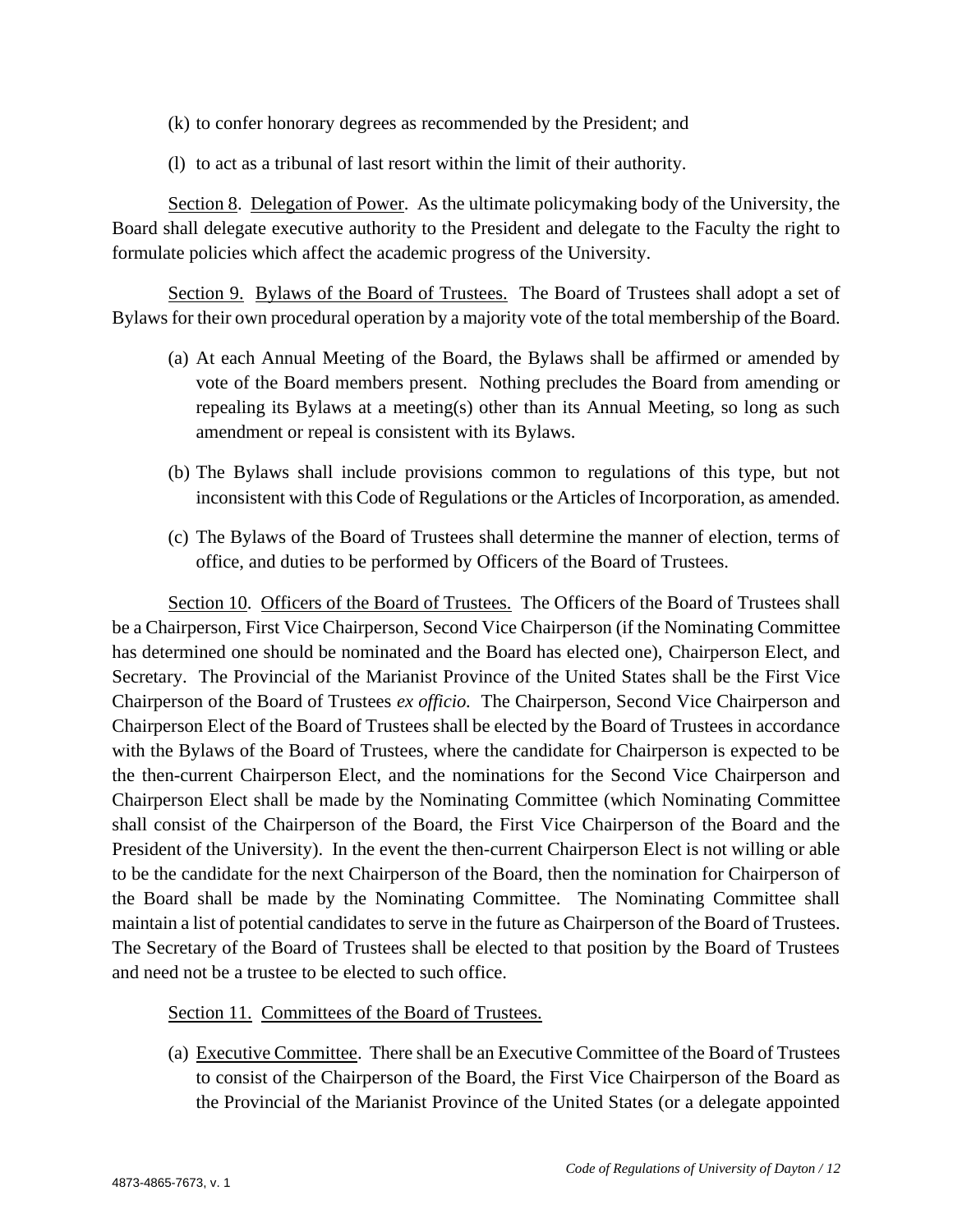by him from the Provincial Council of the Marianist Province of the United States, as long as such delegate is already a member of the Board of Trustees), the Second Vice Chairperson of the Board, the President of the University, the Chairperson Elect of the Board of Trustees, the chairs of the standing committees of the Board (where such committee chairs are determined through consultations among the President, Chairperson of the Board and potential committee chairs prior to the start of a new academic year) and other trustees as appointed at the discretion of the Chairperson of the Board on an annual basis, not to exceed two each year.

- (i) The Chairperson of the Board shall serve as Chairperson of the Executive Committee and the President of the University as Vice Chairperson of the Committee.
- (ii) Between meetings of the Board of Trustees, the Executive Committee shall exercise all the powers of the Board, except that it shall not have power to grant degrees, elect or remove the President, authorize any changes in the Bylaws of the Board of Trustees or make a determination on matters on which this Code of Regulations specifically requires a vote by the Board of Trustees.
- (iii)Minutes of Executive Committee meetings shall be given to each member of the Board of Trustees and the Members of the University.
- (iv)At each meeting of the Board of Trustees, the proceedings and actions of the Executive Committee since the last Board meeting shall be reported to the Board and shall be subject to its review.
- (b) Other Committees. Other standing and *ad hoc* committees of the Board of Trustees, in addition to the Executive Committee, may be established as determined from time to time by the Board of Trustees.
	- (i) The duties and functions of such committees shall be defined and determined by the Board of Trustees.
	- (ii) Each Board committee should have at least one Officer of the University or other designee of the President assigned to it to act as an administrative liaison between the University and the committee; unless otherwise appointed as a voting member of the committee, such administrative liaison will be considered an *ex officio* nonvoting member of the committee.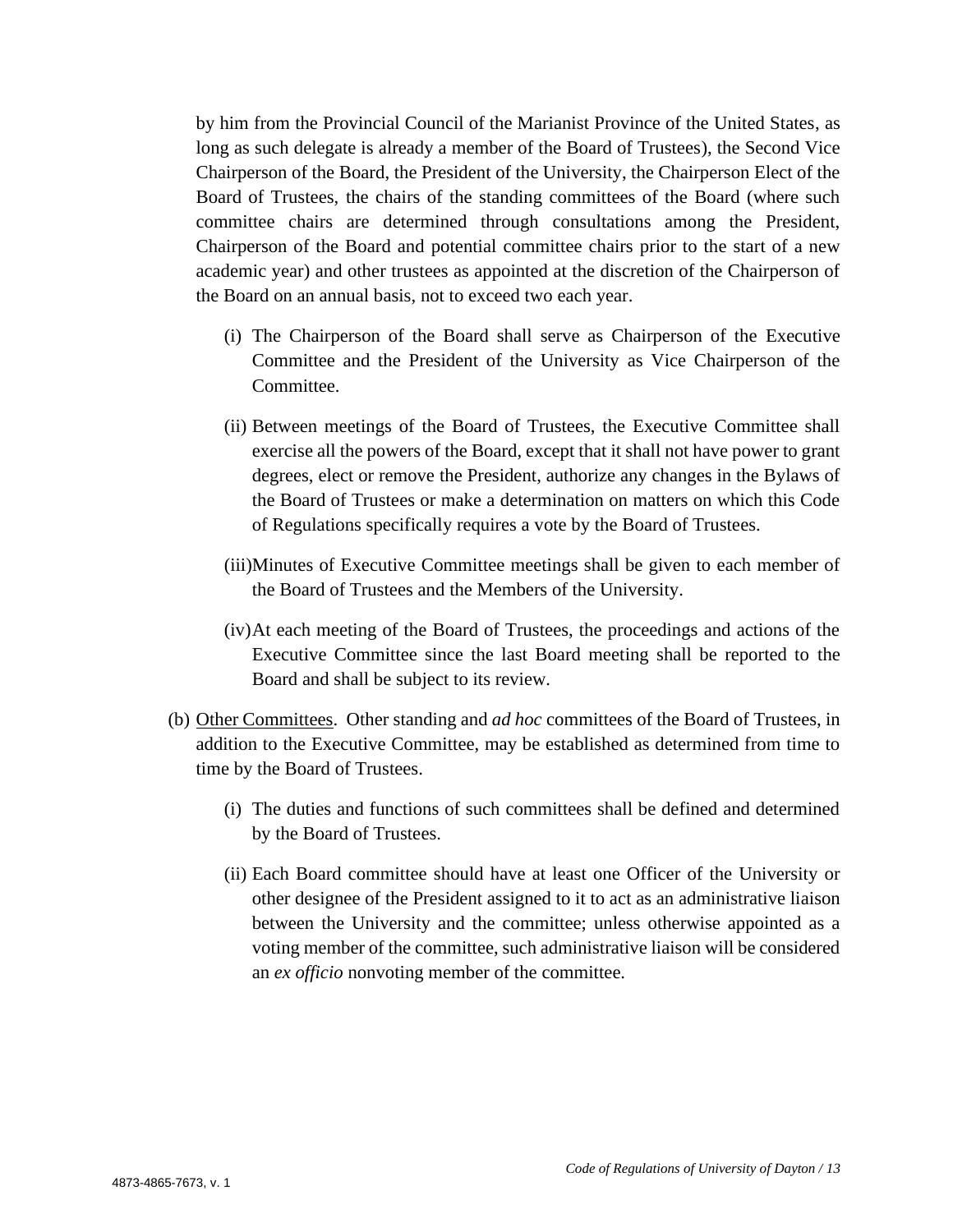#### **ARTICLE VI**

#### EMERITUS AND HONORARY TRUSTEES

Section 1. Emeritus Trustees. Any Trustee shall, upon the completion of his or her service as Trustee and in good standing (i.e., the Members have not exercised their authority under Article V, Section 6(c)), be referred to as an "Emeritus Trustee." In the event a Trustee's service ends prior to completion of a term, whether that former Trustee shall be offered the title of "Emeritus Trustee" will be considered on a case-by-case basis by the Executive Committee of the Board of Trustees at the recommendation of the Committee on Trustees, taking into account the reasons for the Trustee's early departure, the quality of the Trustee's service and the Trustee's relationship with the University.

Section 2. Honorary Trustees. Any person of great significance to the University of Dayton, whether as a result of professional accomplishments or due to meaningful contributions, who has not served as a Trustee may be appointed as an Honorary Trustee. From time to time the President or the Chairperson of the Board may identify an individual believed to be deserving of the designation of Honorary Trustee. They will forward the name(s) to the Committee on Trustees. Then, the formal appointment shall begin with the Committee on Trustees, after its consideration, forwarding to the Chairperson, who in turn will forward to the Members of the University, the name(s) the Committee recommends be considered for the Honorary Trustee title, based on their specific contributions to a field, the University, or society in general. The Members shall then nominate candidates for Honorary Trustees by a two-thirds vote and forward those nominations to the Board of Trustees. The Board of Trustees will then vote on the nominated candidates, with those passing by a majority vote of the Board of Trustees becoming Honorary Trustees.

Any individual appointed as an Honorary Trustee prior to December 31, 2016, shall become and be referred to as an Emeritus Trustee and shall no longer be referred to as an Honorary Trustee.

Section 3. Rights and Responsibilities. Emeritus and Honorary Trustees shall have the right to attend all meetings of the full Board and participate in discussion but shall not have the right to vote or make or second motions. They shall not be counted in determining a quorum for the Board. They may be appointed to membership on committees with all the rights of committee members except they shall not have the right to vote.

Emeritus and Honorary Trustees shall, in participating in Board matters, comply with all applicable expectations established by the Board of Trustees.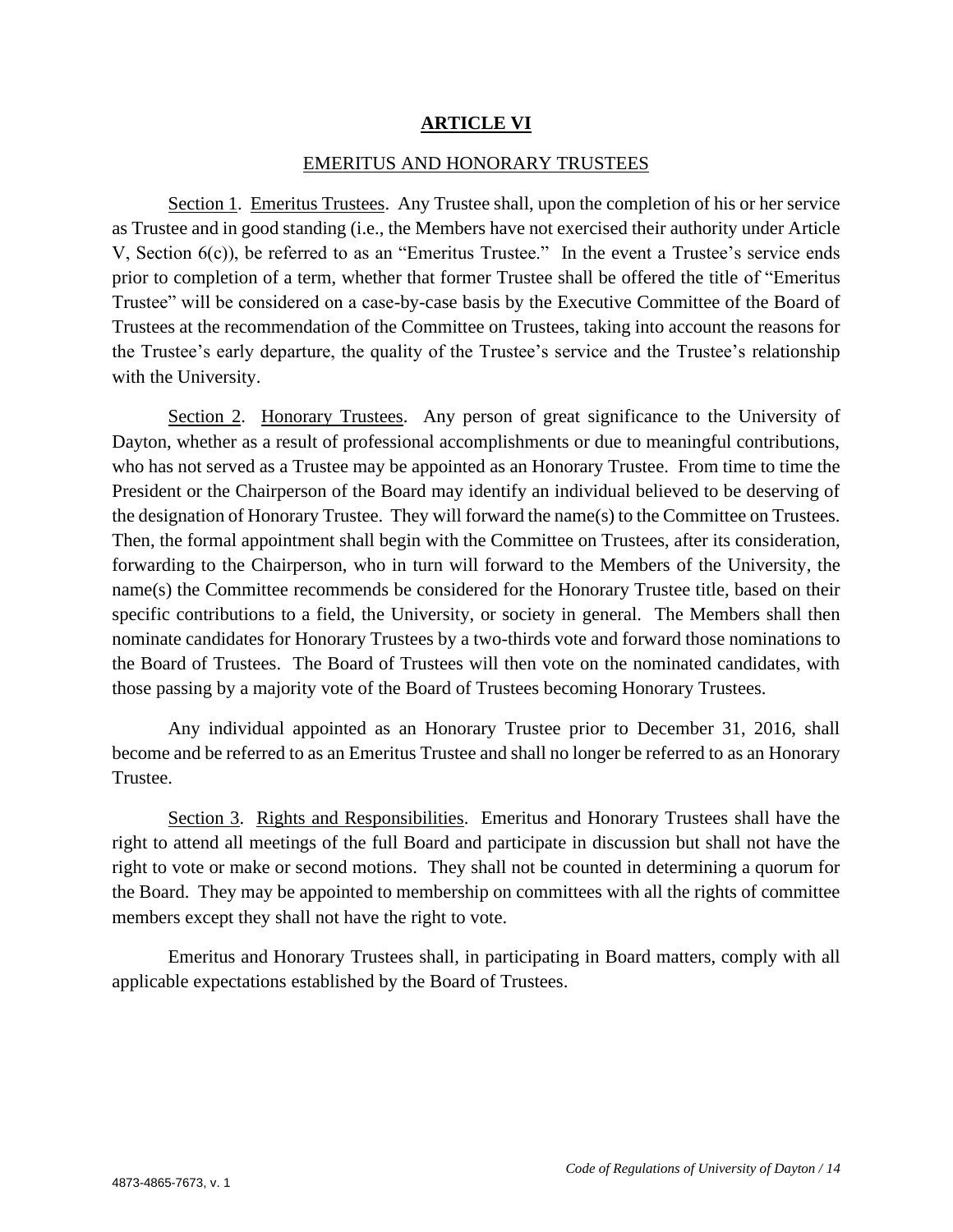#### **ARTICLE VII**

#### OFFICERS OF THE UNIVERSITY

Section 1. Officers and Executive Officers.The Officers of the University shall consist of a Chairperson, Vice Chairperson, President, one or more Vice Presidents, Treasurer, Secretary, and such other assistant officers as determined from time to time. The Executive Officers of the University shall be the President, the Vice Presidents, and other positions approved by the Board of Trustees upon recommendation by the President. The President may designate any Vice President as an Executive Vice President or a Senior Vice President with the approval of the Board of Trustees, with such powers and responsibilities as defined by the President and as consistent with this Code of Regulations. In addition, the Board of Trustees shall have its own officers, whose responsibilities and authority shall be defined in the Bylaws of the Board of Trustees.

Section 2. Choosing the President. The Board of Trustees shall choose the President of the University in the following manner:

- (a) The Executive Committee of the Board of Trustees shall appoint a Search Committee and select its Chairperson.
- (b) The First Vice Chairperson of the Board of Trustees, as the Provincial of the Marianist Province of the United States, and the Rector shall be members of the Search Committee.
- (c) The Search Committee shall prepare a description of the position and a profile of the candidate.
- (d) The description of the position and profile of the candidate shall then be ratified by the Executive Committee of the Board of Trustees and by the Members of the University before commencing the solicitation of candidates.
- (e) The Search Committee for President shall provide its assessments of the finalist candidates (and any recommendations) to the Executive Committee of the Board of Trustees, who in turn shall make a recommendation for President to the Members of the University, which must be approved by a two-thirds vote of the Members of the University at a meeting of which a quorum is present. When approved by the Members of the University, the Executive Committee shall submit the recommendation to the Board of Trustees for approval.
- (f) The President shall be elected by two-thirds vote of the total membership of the Board of Trustees.
- (g) The Search Committee shall give preference to qualified candidates who are members of the Society of Mary, but any such search may include candidates who are not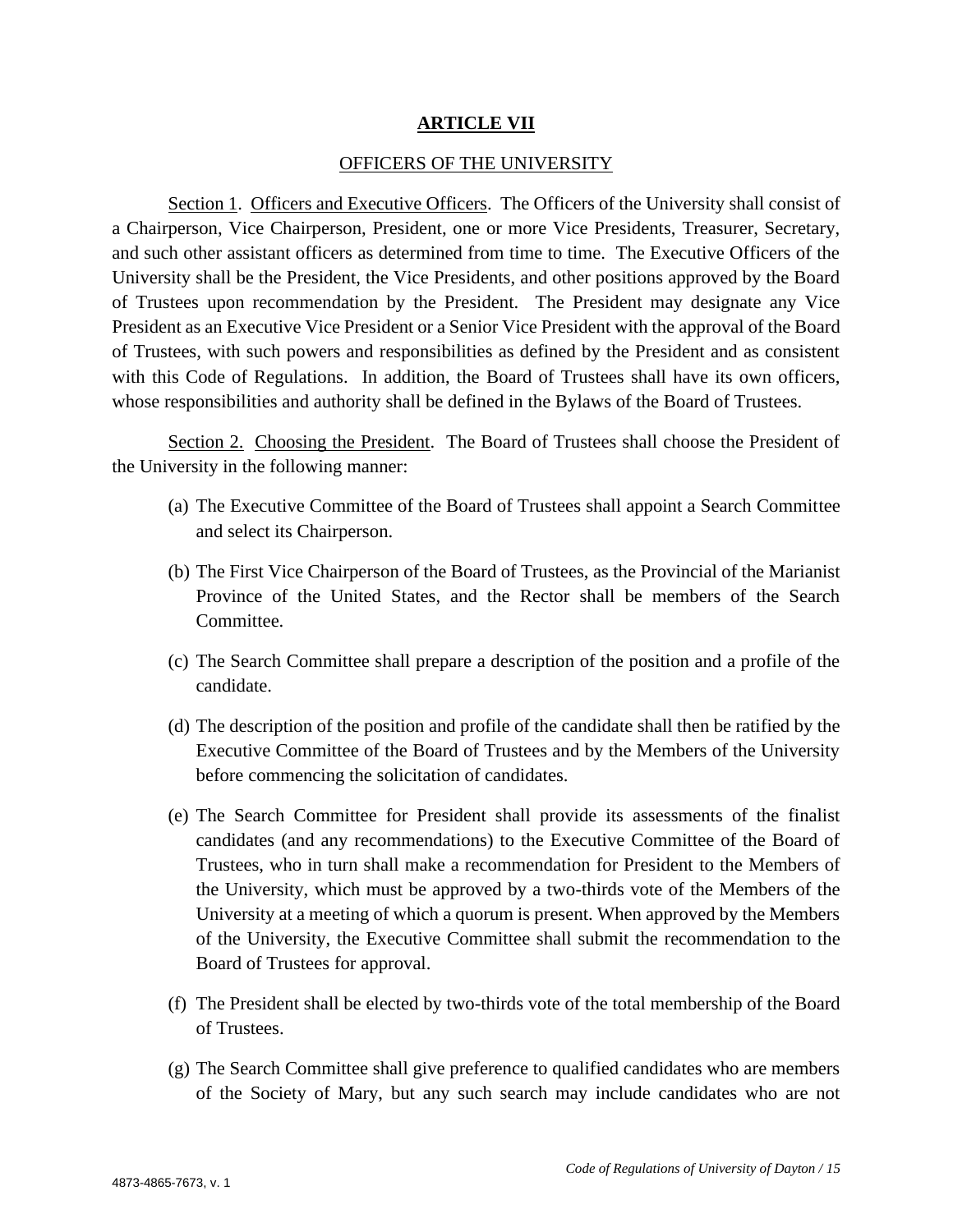members of the Society of Mary; provided, however, that the President shall be a Roman Catholic and have the ability to provide leadership for the University of Dayton as a Catholic and Marianist University.

- (h) The President of the University shall be appointed pursuant to (a)-(g) above for an indefinite term of office unless otherwise set by the Board of Trustees.
- (i) The President may be removed from office at any time by the affirmative vote of twothirds of the total membership of the Board of Trustees.
- (j) The Board of Trustees shall have the authority to approve the appointment of all other executive officers of the University upon the recommendation of the President.

Section 3. Choosing Other Officers. It shall be the duty of the President to develop appropriate procedures for the selection of Executive Officers of the University in consultation with other elements of the University Community.

Section 4. Terms of Certain Executive Officers. The terms of office for all other executive officers of the University who are the Provost, Vice President and Director of Athletics, Vice President for Finance, and Vice President for University Advancement shall be determined by the President with approval of the Executive Committee.

Section 5. University Chairperson. The Provincial of the Marianist Province of the United States shall be the Chairperson of the University, First Vice Chairperson of the Board of Trustees *ex officio,* and an *ex officio* member of the Executive Committee of the Board of Trustees.

Section 6. University Vice Chairperson. The Assistant Provincial of the Marianist Province of the United States shall be the Vice Chairperson of the University.

Section 7. Duties of Officers. The officers shall perform the duties assigned to them by the Board of Trustees and/or the President.

- (a) President. The President of the University shall be an *ex officio* voting member of the Board of Trustees and an *ex officio* voting member of the Executive Committee of the Board. The President shall be the chief executive and administrative officer of the University and shall have such duties as may from time to time be required of him or her by the Board of Trustees, which duties so required may include, without limitation thereto, implementation of the policy decisions of the Board of Trustees, general supervision, administration and direction of all the University's affairs subject to the direction of the Board of Trustees.
	- (i) The President shall sign all contracts, notes, deeds, mortgages, bonds, other obligations, or other papers requiring his or her signature.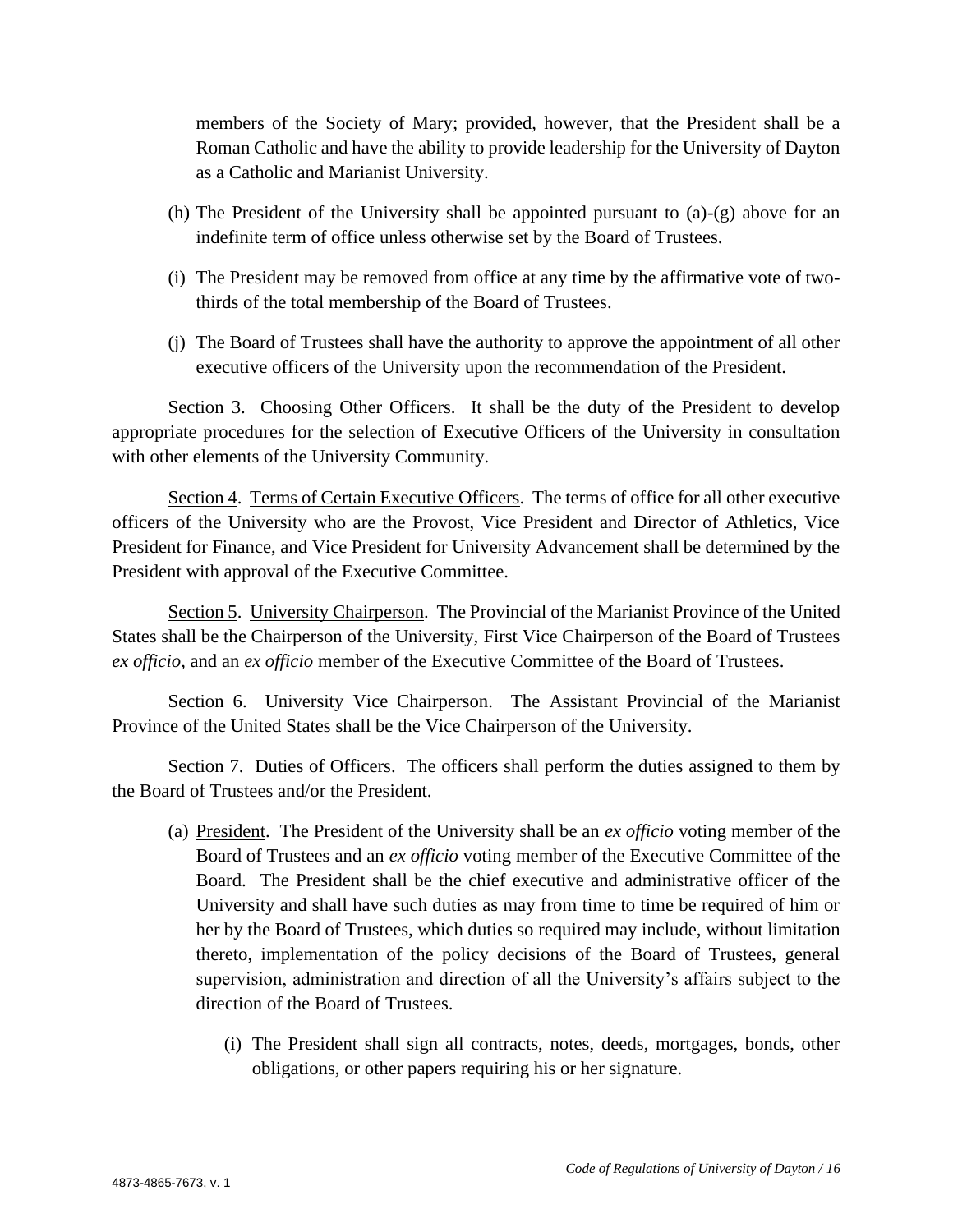- (ii) The President shall direct all the affairs of the University, maintain communications between Trustees, Faculty and other groups of the University Community, recommend to the Trustees nominations for major University appointments and make such appointments (unless the power to do so is limited or withdrawn by the Trustees), be a member of all faculties, and at all times keep informed of and in close contact with the state, interest, and needs of the University, exercise a general superintendence of all University concerns and take such action as shall contribute to the quality of teaching and the advancement of knowledge.
- (iii)The President may delegate any of his or her executive and administrative authority to other University officials, subject only to restrictions in this Code of Regulations or as established by the Board of Trustees.
- (iv)The President's duties shall include, but not be limited to, the following:
	- (A)to administer the affairs of the University as its chief executive by implementing the policies and regulations approved by the Board of Trustees and in accordance with the stated purposes of the University;
	- (B) to act as the official medium of communication for the University Community and promote amity and unity among all;
	- (C) to establish such committees, councils, boards, and similar bodies and appoint such officials and personnel as may be deemed necessary to promote or conduct any general or special function or purpose of any University activity or need;
	- (D)to promote the general welfare and the academic well-being of the University by supervising the officials of the University, all its departments, and the student body;
	- (E) to represent the institution to the general public;
	- (F) to make an annual report to the Trustees on the general condition of the University.
- (b) Rector. The President, with the concurrence of the Provincial of the Marianist Province of the United States, shall appoint a Rector from among the members of the Society of Mary. The Rector shall become an Executive Officer of the University, an *ex officio*  voting member of the Board of Trustees, and a member of the President's Council. He shall report directly to the President. The Rector, as the sponsorship officer of the Marianist Province of the United States at the University of Dayton, shall serve as the representative of the Society of Mary on governance bodies, work to unify the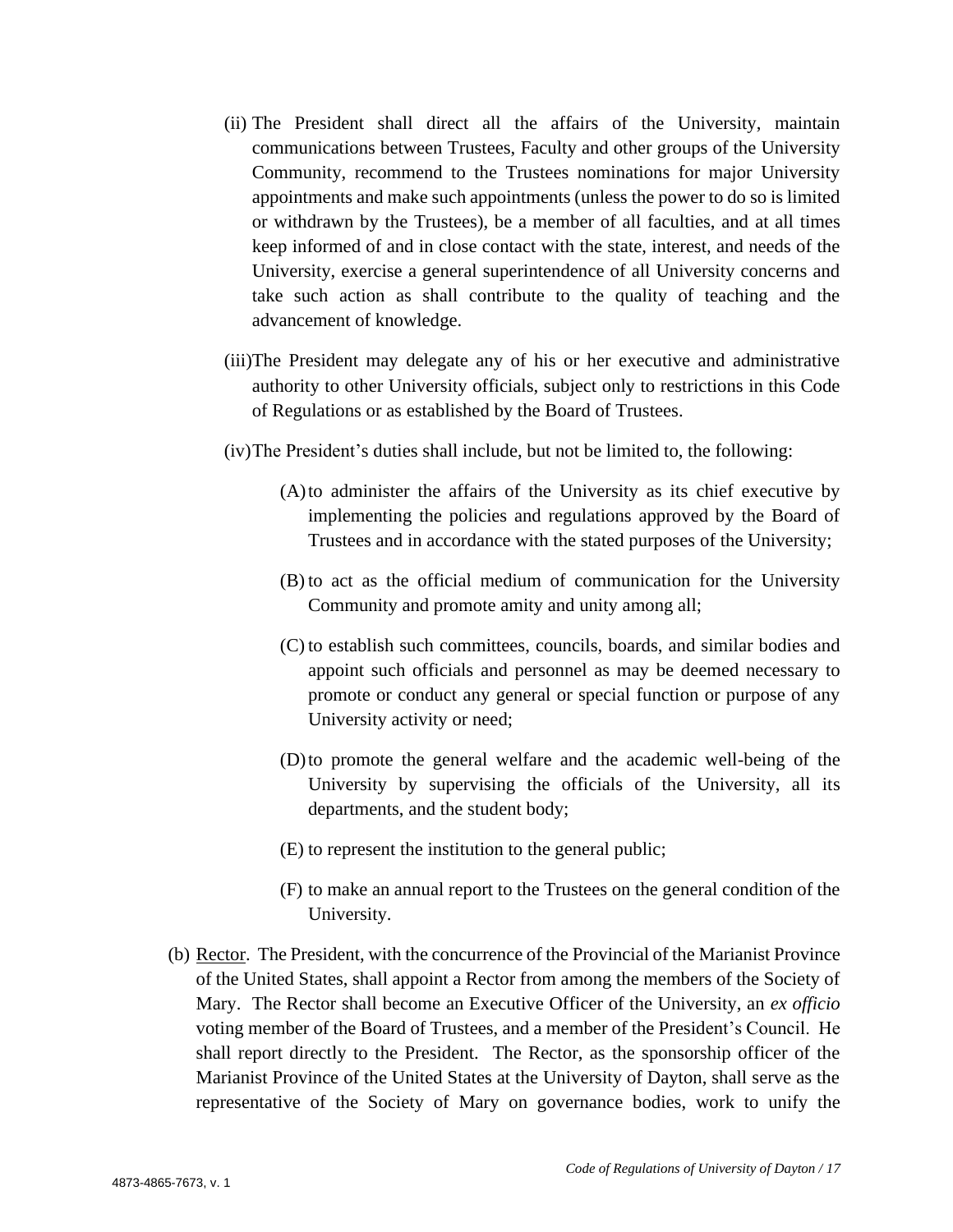Marianist religious as a unified and effective presence within the university community, and serve as the secretary for the Marianist Foundation. He shall have such other powers and duties as may be prescribed by the Board of Trustees and/or the President.

- (c) Vice President for Mission. The Vice President for Mission, appointed by the President, shall work to ensure the vital and discernible Catholic and Marianist character and mission of the University. The development of lay leadership and the formation of people committed to the Catholic and Marianist tradition of education are essential means to this end. Ideally, the Vice President for Mission and the Rector shall cohere in the same person. If a suitable professed Marianist candidate is not available for this position, then, with the concurrence of the Provincial of the Marianist Province of the United States, the President shall appoint a lay person as Vice President for Mission who will work together with the Rector to ensure the Catholic and Marianist identity and mission of the University of Dayton.
- (d) Vice President for Finance. The Vice President for Finance shall have general supervision of all finances.
	- (i) The Vice President for Finance shall have full power and authority to establish accounts on behalf of the University with banks and brokerage firms and to give written or oral instructions to such organizations with respect to any transaction to sell, buy, exchange, and convert into cash or other types of securities, any and all stocks, bonds, or other securities, whether for immediate or future delivery held by the University of Dayton, and to execute and deliver all such assignments, transfers, conveyances, and other instruments required in connection with the holding, investment, reinvestment, control, and management thereof.
	- (ii) The Vice President for Finance shall receive and have in charge all money, bills, notes, deeds, leases, mortgages, insurance policies and similar property belonging to the University, and shall do with the same such as may from time to time be required by the Board of Trustees and/or the President.
	- (iii)The Vice President for Finance shall cause to be kept adequate and correct accounts of the business transactions of the University and on the expiration of the term of office shall turn over to the succeeding Vice President for Finance or to the Board of Trustees all property, books, papers and money of the University.
	- (iv)In addition, the Vice President for Finance shall perform such other and further duties as may from time to time be required of him or her by this Code of Regulations, the Board of Trustees and/or the President.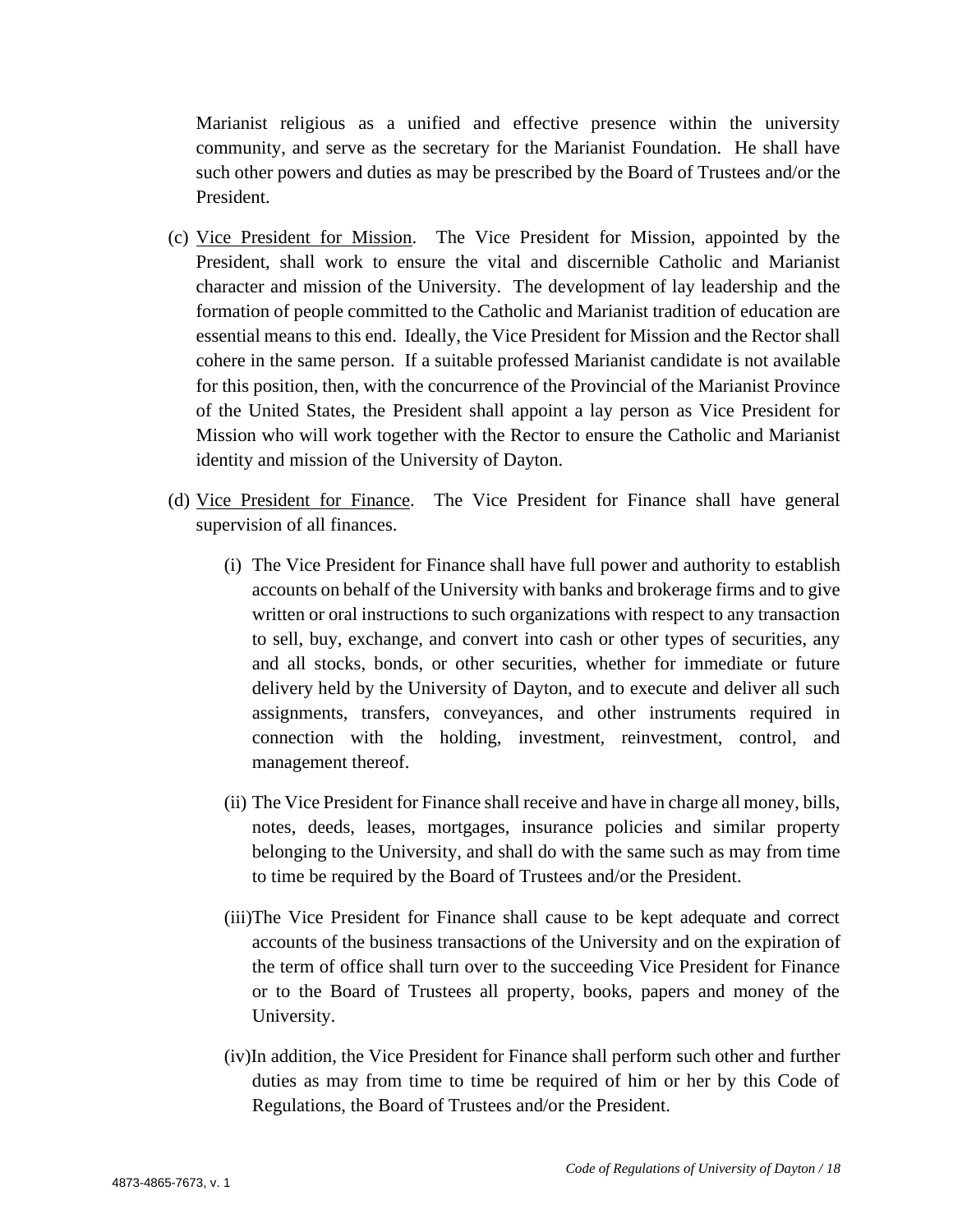- (e) Provost. The Vice President for Educational Affairs and Provost (or simply "Provost") shall be the chief academic officer of the University and shall have authority over the academic affairs of the University. The Provost shall perform such other and further duties as may from time to time be required of him or her by the Board of Trustees and/or the President. The Provost shall exercise the powers and duties of the President during the President's prolonged absence or incapacity or in case of a vacancy in that office, if and when determined by the Executive Committee of the Board of Trustees.
- (f) Other Vice Presidents and Other Executive Officers. The Vice Presidents and any other persons designated as Executive Officers of the University, under the direct supervision of the President, shall be in charge of major organizational units of University operations including academic and faculty affairs, student affairs, business affairs, developmental affairs, institutional planning and research, athletics, service agencies, and other unit organizations which may be established. The Board shall be informed of such officers and their responsibilities by the President and can delegate such duties and responsibilities to such officers as the Board sees fit.
	- (i) Each Vice President or other Executive Officer of the University shall be responsible to the President for the administration of a designated organizational unit and shall be subject to the direction of the President.
	- (ii) Within the framework of the policies and procedures established by the Board of Trustees, each Vice President and other Executive Officers of the University shall develop the necessary bylaws, operational manuals or guidelines for the operation of an organizational unit, including appropriate job descriptions.
	- (iii) Such bylaws, operational manuals or guidelines must be submitted to the President for approval and, when so determined, to the Board of Trustees.
- (g) Secretary. The Secretary of the University shall keep minutes of all the formal proceedings of the Members of the University and shall make proper record of the same which shall be attested by him or her; sign, acknowledge or verify all bonds, contracts, notes, deeds and other documents executed by the University requiring his or her signature; keep such books as may be required; and perform such other and further duties as may from time to time be required of him or her by the Board of Trustees, Members or President. The Secretary shall be the custodian of the Seal of the University and shall have authority to attest to all official documents and instruments of the University. The Secretary of the University and General Counsel shall cohere in the same person.
- (h) Treasurer. The Treasurer shall manage all investments, accounts with financial institutions and records of such investments and accounts as directed by the Vice President for Finance.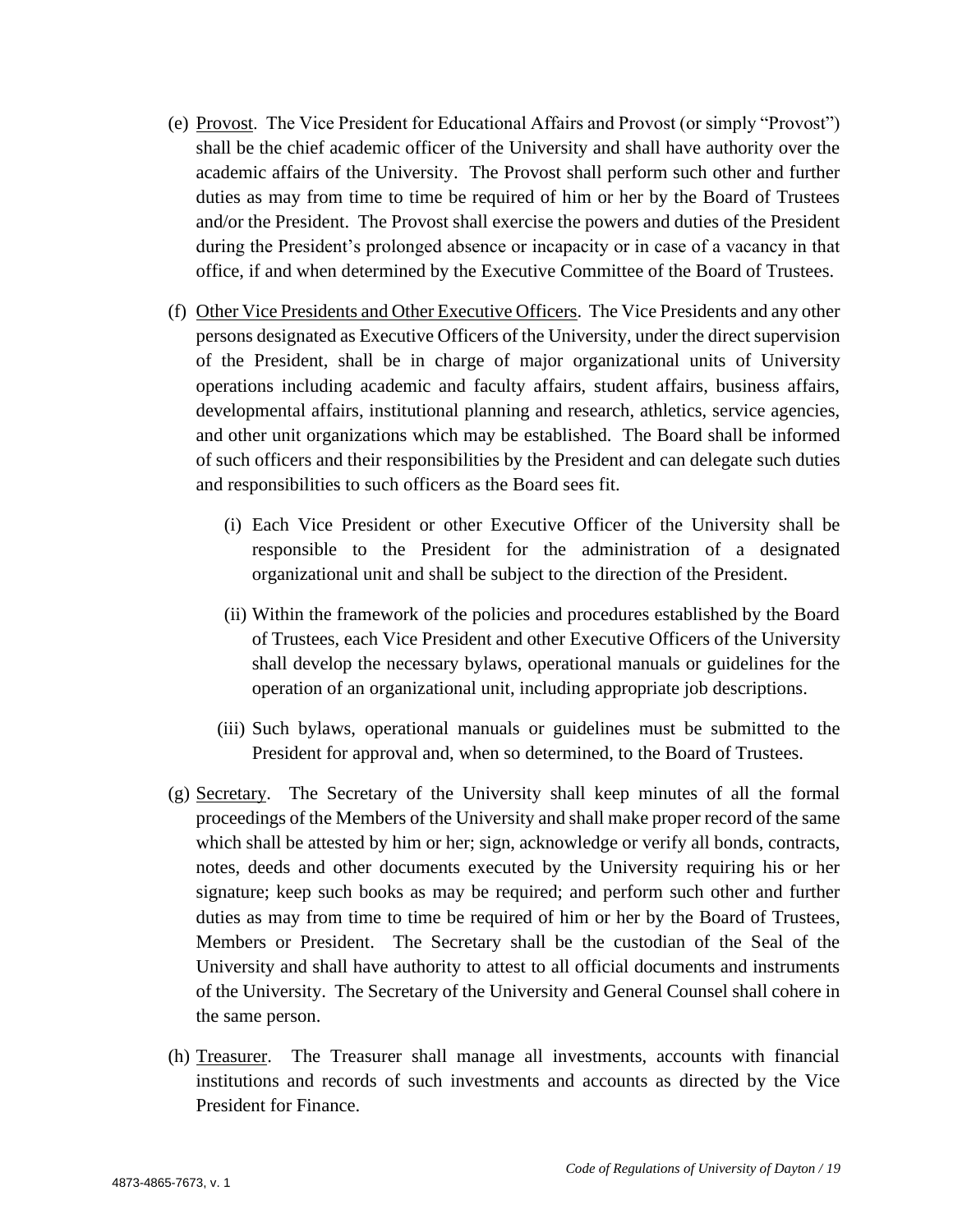- (i) General Counsel. The General Counsel shall be the chief legal officer of the University; shall have general charge of all legal matters pertaining to the University; and shall, subject to the direction of the President of the University, oversee the provision of all legal services to the University.
- (j) Assistant Officers. Assistant officers, such as Assistant Secretaries and Assistant Treasurers, shall act as assistants to and under the direction of their superior officers, shall be vested with all the powers and shall be required to perform any of the duties of their superior officers in their stead unless certain powers and/or duties are withheld by the superior officers in writing. They shall perform such other and further duties as may from time to time be required of them by the Board of Trustees and/or the President.
- (k) Officer Titles. From time to time, an officer of the University may be given a title that differs from the title anticipated in this Code of Regulations to better communicate to the campus community the scope of that individual's responsibilities and authority. If such a different title is given or otherwise exists, that differing title in no way limits that individual's authority and responsibilities as set forth in this Code of Regulations, and such authority and responsibilities shall apply to the person holding the new title as if they still retained the title contained in this Code of Regulations.
- (l) Other Executive and Regulatory Positions. Each other person in an executive and/or regulatory position (regardless of whether the term "officer" is in his or her title) shall not be an officer of the University. Such person shall be responsible to the President or his or her designee for the administration of designated functions of the University and shall have such other powers and duties as may be prescribed by the Board of Trustees and/or the President (or his or her designee).

Section 8. Advisory Councils and Committees. The President and other Executive Officers of the University shall establish appropriate advisory councils and committees to assist them in the operation of their organizational units. Bylaws for the procedural operation of each council or committee shall be prepared and submitted to the President for approval and, when so determined, to the Board of Trustees.

# **ARTICLE VIII**

# ACADEMIC ELEMENTS OF THE UNIVERSITY

Section 1. Description of Major Academic Units. The major academic units of the University shall consist of the College, Schools, and similar academic units in existence at the time of the effective date of this Code of Regulations. Such academic units may be retained, altered, or abolished and additional units may be established by the Board of Trustees upon recommendation of the President of the University.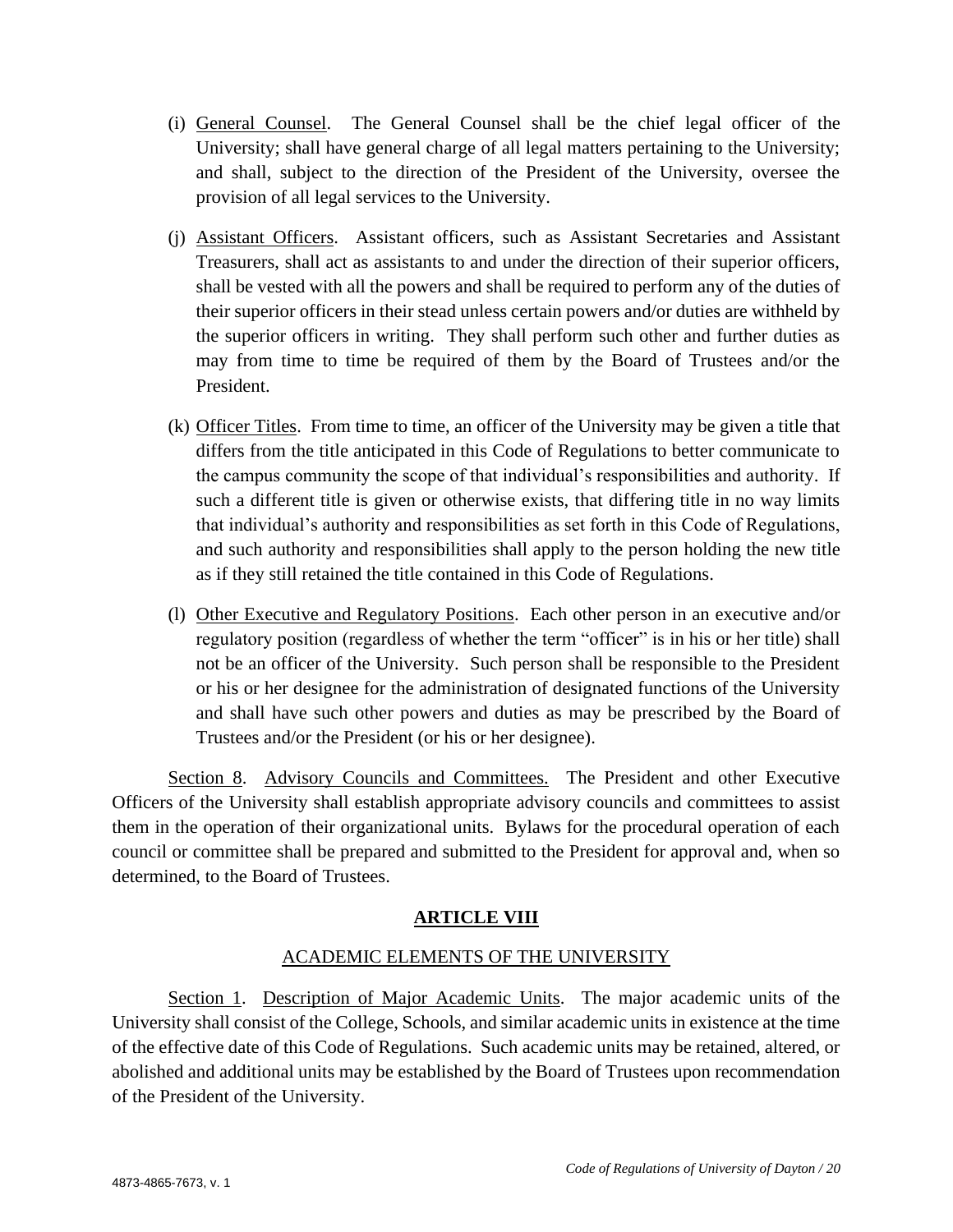Section 2. The Academic Deans. The administrative head and educational leader of each major academic unit shall be a Dean, except that on the recommendation of the President, the heads of certain units may be designated by another title and may be made responsible to a specific academic Dean or similar administrative officer. The Board shall be informed of such by the President.

- (a) Each Dean or head of a major academic unit shall be appointed by the President upon the recommendation of the Provost. The Board shall be informed of such by the President.
- (b) Each Dean shall, in consultation with members of the Faculty, formulate an appropriate document intended to provide a general framework for the operation and advancement of the academic unit, including a description of the duties and responsibilities of the Dean and provision for the selection of a representative academic affairs committee which shall conduct its business in accordance with regulations contained in said document.
- (c) This document and any subsequent amendments thereto shall be approved by the next higher authority, in this case the Provost.
- (d) The Provost shall be responsible for determining that such document and subsequent amendments thereto are not in conflict with University rules and regulations to which they are subordinate.

Section 3. Instructional Units. The instructional unit of a College, School, or similar academic unit, shall be a department or other subdivision assigned an instructional role.

- (a) It shall consist of an administrator, usually a Chairperson, and the instructional staff of the unit.
- (b) The administrator of each instructional unit shall be chosen in accordance with policy developed by the Provost and the President.
- (c) Each such administrator shall be held responsible to the appropriate Dean or similar officer for the qualitative advancement of the instructional and research programs of the instructional unit within the limits of properly sanctioned administrative guidelines.
- (d) The administrative affairs of each instructional unit shall be conducted in accordance with procedures defined in an appropriate document which shall include a description of the duties and responsibilities of the administrator of the instructional unit.
- (e) The primary responsibility for the preparation of such documents shall reside with the academic Dean or similar officer whose approval shall also be necessary for any subsequent amendments to said documents.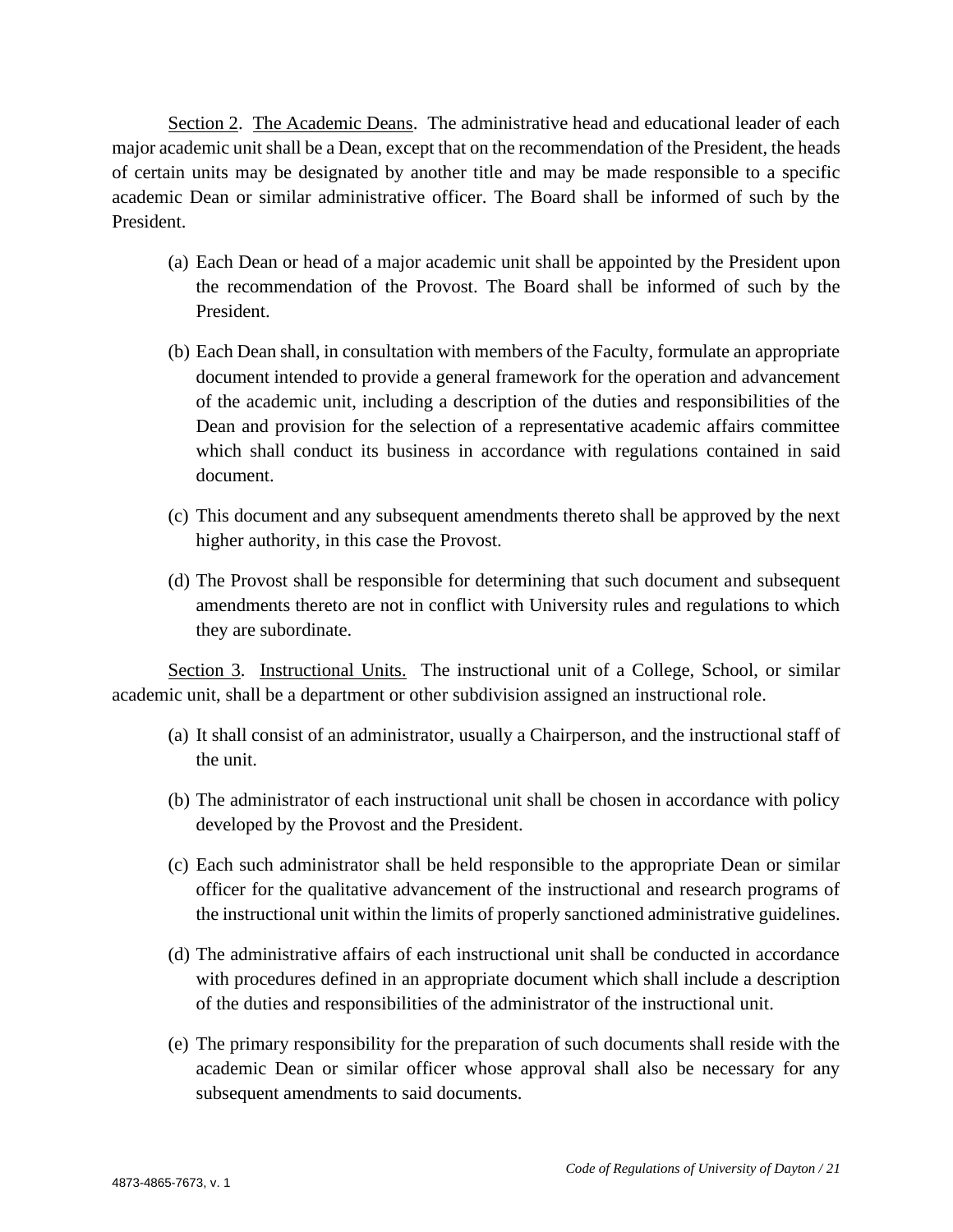(f) The Dean shall accept the responsibility for determining that such documents and amendments thereto are not in conflict with University rules and regulations to which they are subordinate.

# **ARTICLE IX**

#### UNIVERSITY STUDENTS

Section 1. Purpose of this Article. The purpose of this article is to establish the particular status of students as an essential element of the University Community and their general status as citizens of society as a whole. Certain freedoms and obligations are directly related to each of these two roles associated with all members of the student body.

Section 2. Students as Members of the Academic Community.

- (a) In admitting qualified students, the University accepts the responsibility for providing an appropriate atmosphere in which its students shall have the freedom to learn and its faculty the freedom to teach.
- (b) By accepting admission to the University of Dayton, students have an obligation to contribute in a constructive way to their freedom to learn and the faculty's freedom to teach.
- (c) In fulfilling this obligation students, like other members of the University Community, must respect the rights of their fellow students, the faculty, and the other elements of the community and conduct themselves in a manner that promotes the academic progress of the institution.
- (d) For them also, any infringement of the rights of others or interference in the performance of their duties shall be a violation of University regulations, subject to appropriate measures as determined by University procedures.
- (e) Matters of campus life not directly related to academic policy, including student conduct and student organizations, shall be governed by rules and regulations formulated in accord with the provisions contained in the student code or similar document referred to in Article III, Section 6. of this Code of Regulations.
- (f) The chief student affairs officer shall be responsible to the President for the formulation of said code or similar document, and for the explication and dissemination, in a student handbook or similar publication, of rules and regulations for standards of behavior consistent with the principles enunciated in said document and the aims and educational philosophy of the University.

Section 3. The Student as a Citizen.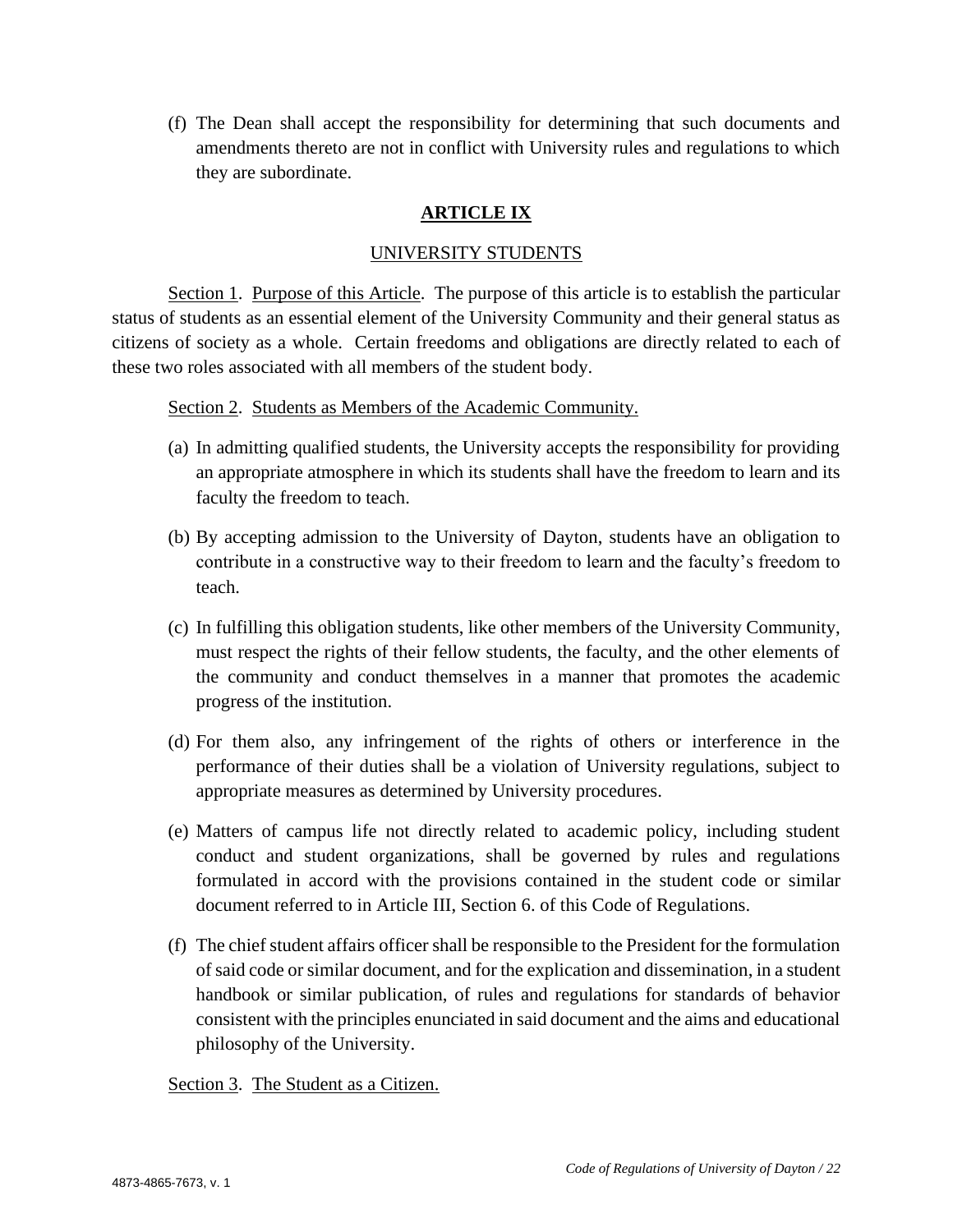- (a) With due regard to freely accepted limitations as members of the academic community, students of the University of Dayton retain the rights, protection, and guarantees of fair treatment which are accorded to all citizens.
- (b) The enforcement of the student's duties as a citizen of society as a whole is the responsibility of the legal and judicial authorities established for that purpose.
- (c) It shall be the intent of the University to encourage extensive involvement of students in the determination of rules and regulations governing their own conduct as citizens of society as a whole while enrolled at the University of Dayton.
- (d) Such rules and regulations shall not conflict with the purposes of the University or other rules and regulations to which they are considered subordinate.

#### Section 4. The Student Body and Admission of Students.

- (a) The student body of the University of Dayton shall consist of all undergraduate and graduate students who have been formally admitted to the University and registered for courses on a full or part-time basis in a College, School, or similar academic unit.
- (b) Standards for admission of students shall be determined by the Faculty of each College, School, or similar academic unit and shall be based on the characteristics and expected achievements of students considered to be relevant to success in a given program with due regard for the purposes of the University and its role as a private church-related institution of higher learning.
- (c) Within the limits of its facilities and services, the University shall be open to all students who meet the qualifications for admission without regard for age, race, color, creed, national or ethnic origin, or handicap.
- (d) The administration of the admission policies of the University shall be the responsibility of the Provost of the University.

#### Section 5. Programs of Study.

- (a) The development and implementation of programs of study leading to degrees or diplomas is the prerogative of the Faculty of each College, School, or similar academic unit as approved by the Board of Trustees.
- (b) Courses, programs of study, and requirements for degrees shall be outlined in bulletins and catalogs of the University.
- (c) Students shall have the right, through established channels of communication, to propose changes in courses, programs of study, and requirements for degrees, and to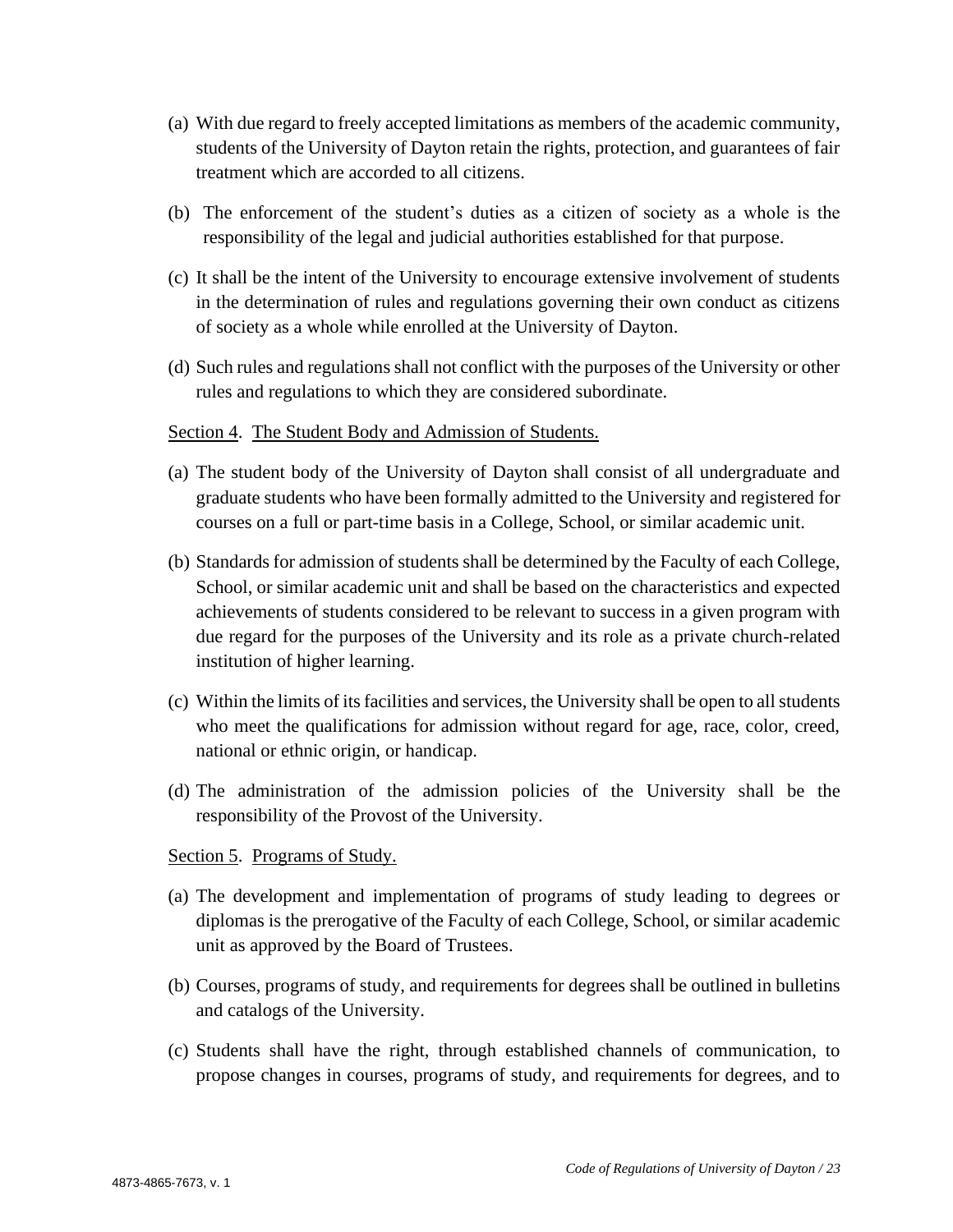develop new courses and programs of study for the consideration of the appropriate academic body.

- (d) The procedures to be followed for the implementation of this right may include appropriate membership on the University's academic councils and committees and shall be defined in written guidelines developed by the chief administrative officer of each academic or instructional unit in consultation with faculty and students.
- (e) These guidelines shall not conflict with other University policies regarding the procedures to be followed in obtaining approval for new courses or programs of study and changes in courses or programs of study.

# **ARTICLE X**

#### LIMITATION OF LIABILITY

No person shall be liable to the University for any loss or damage suffered by it on account of any action taken or omitted to be taken by him/her as a Member, Trustee, or officer of the University, if such person performs his/her duties, including his/her duties as a member of any committee of the Board of Trustees upon which he/she may serve, in good faith and in a manner he/she reasonably believes to be in the best interests of the University, and with the care that an ordinarily prudent person in a like position would use under similar circumstances. In performing his/her duties, a Trustee or officer is entitled to rely on information, opinions, reports or statements, including financial statements and other financial data, that are prepared or presented by: (a) one or more Trustees, officers or employees of the University whom the Trustee or officer reasonably believes are reliable and competent in the matters prepared or presented; (b) counsel, public accountants or other persons as to matters that the Trustee or officer reasonably believes are within the person's professional or expert competence; (c) a committee of the Board of Trustees upon which he/she does not serve, duly established in accordance with a provision of the Articles of Incorporation, this Code of Regulations, and/or the Bylaws of the Board of Trustees, as to matters within its designated authority, which committee the Trustee or officer reasonably believes to merit confidence.

# **ARTICLE XI**

# INDEMNIFICATION OF TRUSTEES, OFFICERS, EMPLOYEES, AND AGENTS OF THE UNIVERSITY

Section 1. The University shall indemnify any person who was or is a party, or is threatened to be made a party, to any threatened, pending, or completed civil, criminal, administrative, or investigative action, suit, or proceeding, including but not limited to an action by or in the right of the University, by reason of the fact that he/she is or was a Member, Trustee, committee member, or officer of the University, against expenses, including attorney's fees,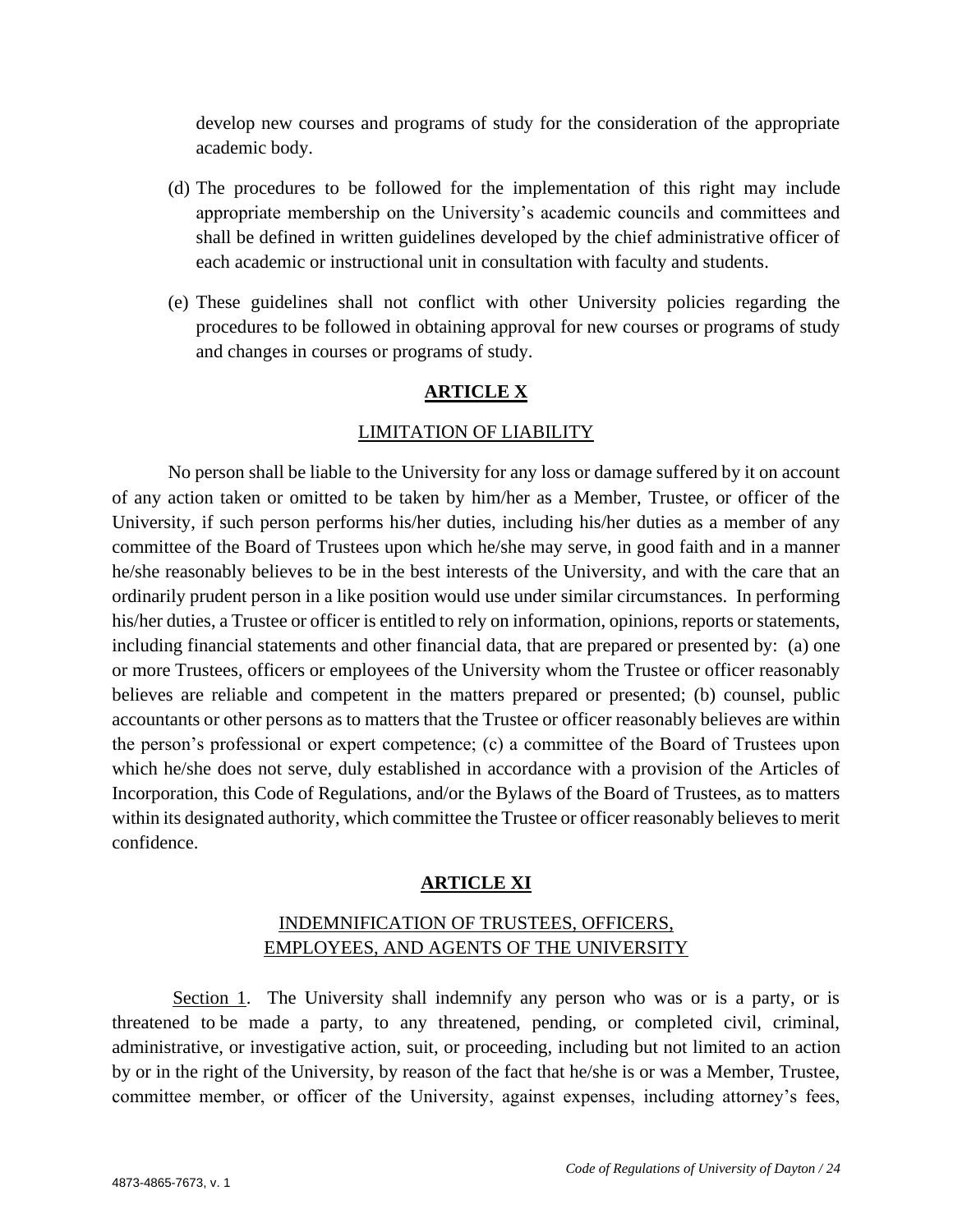judgments, fines, and amounts paid in settlement actually and reasonably incurred by him/her in connection with such action, suit, or proceeding, if he/she acted in good faith and in a manner he/she reasonably believed to be in or not opposed to the best interests of the University, and, with respect to any criminal action or proceeding, if he/she had no reasonable cause to believe his/her conduct was unlawful, except that no indemnification shall be made in respect of any of the provisions of Section 3. of this Article below. The termination of any action, suit, or proceeding by judgment, order, settlement, or conviction, or upon plea of nolo contendere or its equivalent, shall not create, of itself, a presumption that the person did not act in good faith and in a manner he/she reasonably believed to be in or not opposed to the best interests of the University, and, with respect to any criminal action or proceeding, a presumption that the person had reasonable cause to believe that his/her conduct was unlawful.

Section 2. The University may indemnify any person who was or is a party, or is threatened to be made a party, to any threatened, pending, or completed civil, criminal, administrative, or investigative action, suit, or proceeding, including but not limited to an action by or in the right of the University, by reason of the fact that he/she is or was an employee, agent or volunteer of the University, or is or was serving at the request of the University as a trustee, director, officer, employee, agent or volunteer of another domestic or foreign nonprofit corporation or corporation for profit, or a partnership, joint venture, trust, or other enterprise, against expenses, including attorney's fees, judgments, fines, and amounts paid in settlement actually and reasonably incurred by him/her in connection with such action, suit, or proceeding, if he/she acted in good faith and in a manner he/she reasonably believed to be in or not opposed to the best interests of the University, and, with respect to any criminal action or proceeding, if he/she had no reasonable cause to believe his/her conduct was unlawful, except that no indemnification shall be made in respect of any of the provisions of Section 3. of this Article below. The termination of any action, suit, or proceeding by judgment, order, settlement, or conviction, or upon plea of nolo contendere or its equivalent, shall not create, of itself, a presumption that the person did not act in good faith and in a manner he /she reasonably believed to be in or not opposed to the best interests of the University, and, with respect to any criminal action or proceeding, a presumption that the person had reasonable cause to believe that his/her conduct was unlawful.

Section 3. No indemnification shall be made in respect of any of the following:

(a) Any claim, issue or matter as to which such person is adjudged to be liable for negligence or misconduct in the performance of his/her duty to the University unless, and only to the extent that, the court of common pleas or the court in which the action or suit was brought determines, upon application, that, despite the adjudication of liability but in view of all circumstances of the case, such person is fairly and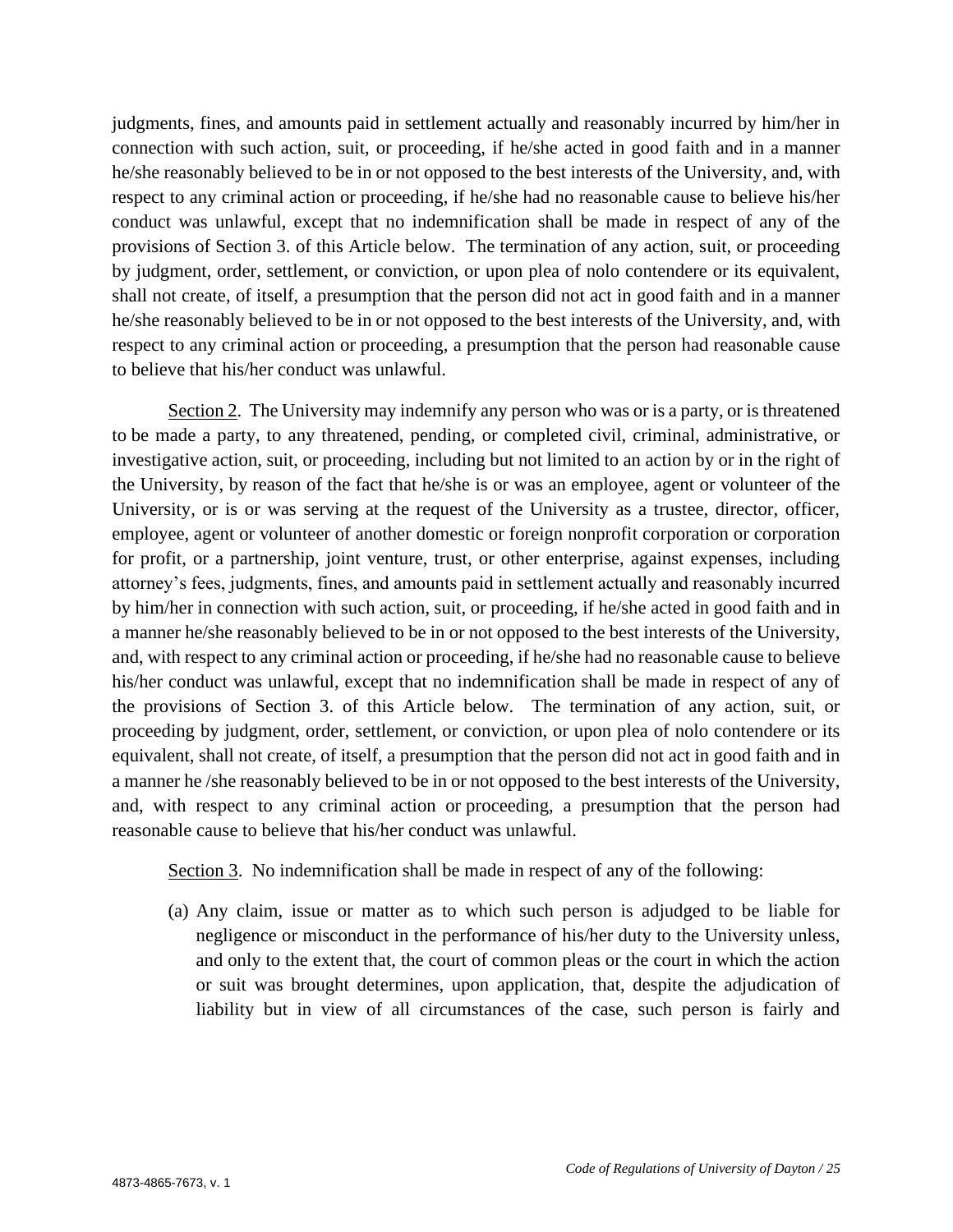reasonably entitled to indemnity for such expenses as the court of common pleas or such other court considers proper;

(b) Any action or suit in which liability is asserted against a director or Trustee and that liability is asserted only pursuant to Section 1702.55 of the Ohio Revised Code.

Section 4. To the extent that a Member, Trustee, committee member, officer, employee, agent, or volunteer has been successful on the merits or otherwise in defense of any action, suit, or proceeding (or any claim, issue, or matter in such an action, suit, or proceeding) that could be indemnified pursuant to this Article XI, he/she shall be indemnified against expenses, including attorney's fees, actually and reasonably incurred by him/her in connection with that action, suit, or proceeding (or such successful claim, issue, or matter in such action, suit, or proceeding).

Section 5. Unless ordered by a court and subject to the above provisions, any indemnification under this Article XI shall be made by the University only as authorized in the specific case, upon a determination that indemnification of the Member, Trustee, committee member, officer, employee, agent, or volunteer is proper in the circumstances because he/she has met the applicable standard of conduct set forth in this Article XI, and, if made pursuant to Section 2. of this Article XI, upon a determination that such indemnification is in the best interest of the University. Such determination shall be made in any of the following manners:

- (a) By a majority vote of a quorum consisting of Trustees of the University who were not and are not parties to or threatened with the action, suit, or proceeding referred to in this Article XI;
- (b) Whether or not a quorum as described above is obtainable, and if a majority of a quorum of disinterested Trustees so directs, by a written opinion by independent legal counsel other than an attorney, or a firm having associated with it an attorney, who has been retained by or who has performed services for the University or any person to be indemnified within the past five years;
- (c) By a majority vote of the Members of the University; or
- (d) By the court of common pleas or the court in which the action, suit, or proceeding referred to in this Article XI was brought.

Section 6. The University may purchase and maintain insurance on behalf of any person who is entitled to indemnity and/or indemnified pursuant to Sections 1., 2., 4., and/or 5. of this Article XI, and the indemnification provisions of this Article XI shall be to the extent not covered by any such insurance.

Section 7. If an action or suit by or in the right of the University is involved, any determination made by the disinterested Trustees under this Article XI or by independent legal counsel under this Article XI shall be communicated promptly to the person who threatened or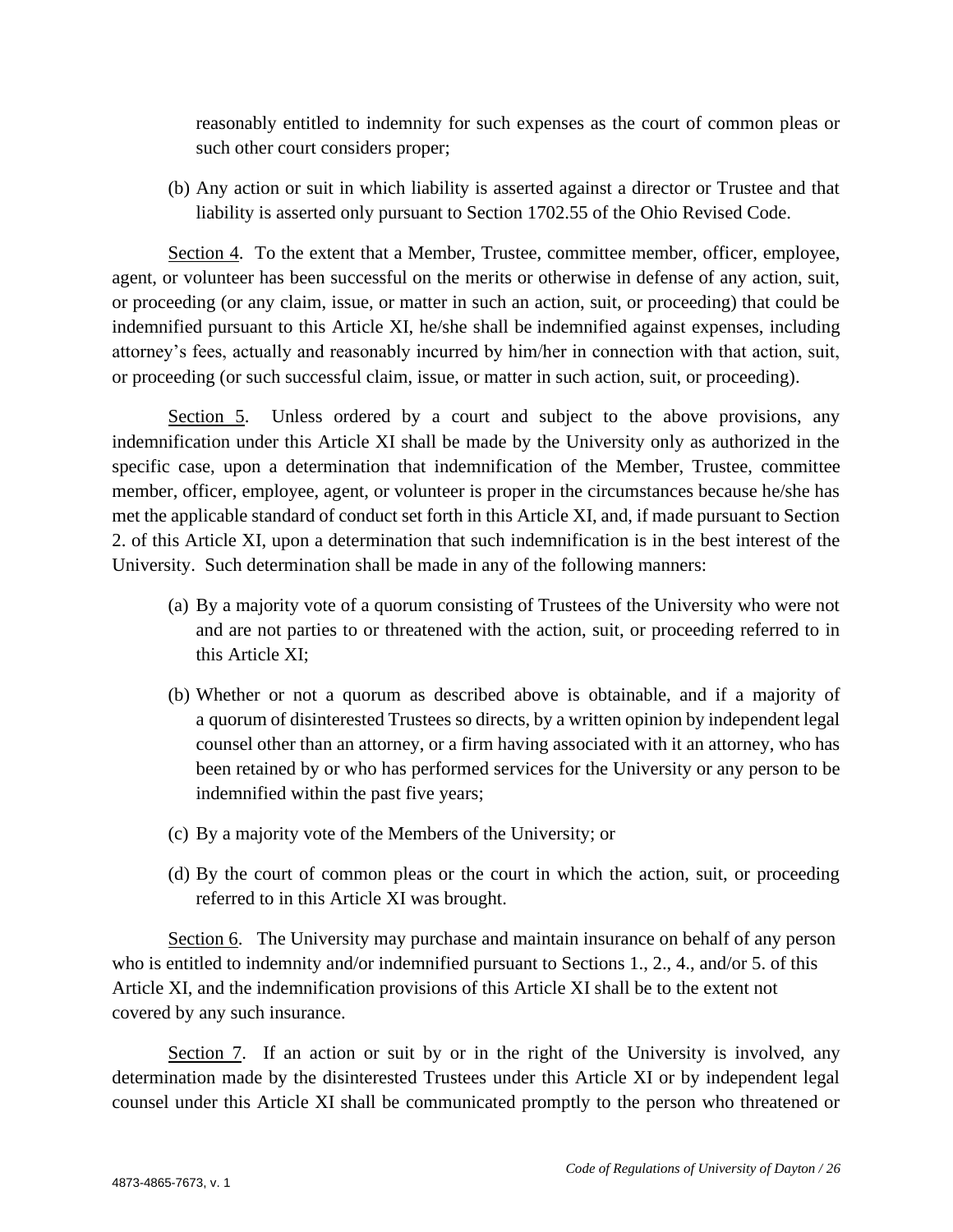brought such action or suit and, within ten days after receipt of such notification, such person shall have the right to petition the court of common pleas or the court in which such action or suit was brought to review the reasonableness of such determination.

Section 8. If a Member, Trustee, committee member, officer, employee, agent, or volunteer who is potentially indemnified pursuant to this Article XI signs a document acceptable to the University by which he or she agrees to repay the University if it is ultimately determined that he or she is not entitled to be indemnified by the University, then the Board of Trustees, if it so chooses, may direct the University to pay that person's expenses, including attorney's fees, as they are incurred, in advance of the final disposition of the action, suit, or proceeding.

Section 9. The indemnification authorized by this Article XI is not exclusive of, and shall be in addition to, any other rights granted to those seeking indemnification, pursuant to the Articles of Incorporation, these Regulations, any agreement, approval of a majority of the Members or disinterested Trustees, or otherwise, both as to action in their official capacities and as to action in another capacity while holding their offices or positions, and shall continue as to a person who has ceased to be a Member, Trustee, committee member, officer, employee, agent, or volunteer and shall inure to the benefit of the heirs, executors, and administrators of such person.

Section 10. Any indemnification authorized herein shall be permitted only to the extent that it does not constitute an act of self-dealing as defined in Section 4941(d) of the Internal Revenue Code or a taxable expenditure as defined in Section 4945(d) of the Internal Revenue Code. The foregoing indemnification is subject to the terms, conditions, and procedures set forth in Ohio Revised Code Section 1702.12 (E) (1) through (8) as presently exists or may hereafter be amended, and said Section and further amendments are incorporated herein as if fully set forth herein.

# **ARTICLE XII**

# DISSOLUTION OF THE CORPORATION

In case of dissolution of this corporation, all properties, real or personal, of this corporation shall revert to the Marianist Province of the United States, its successors and assigns, either to be used for the purposes of said Marianist Province of the United States, according to its equity, or otherwise as consistent with its Articles of Incorporation.

# **ARTICLE XIII**

# GENERAL REGULATIONS

Rules, regulations, and contracts not specifically modified or repealed by this Code of Regulations shall remain in effect. Rules and regulations of a general nature governing University matters not specified in this Code of Regulations may be enacted by the Board of Trustees after consultation with the appropriate constituents of the University of Dayton community or their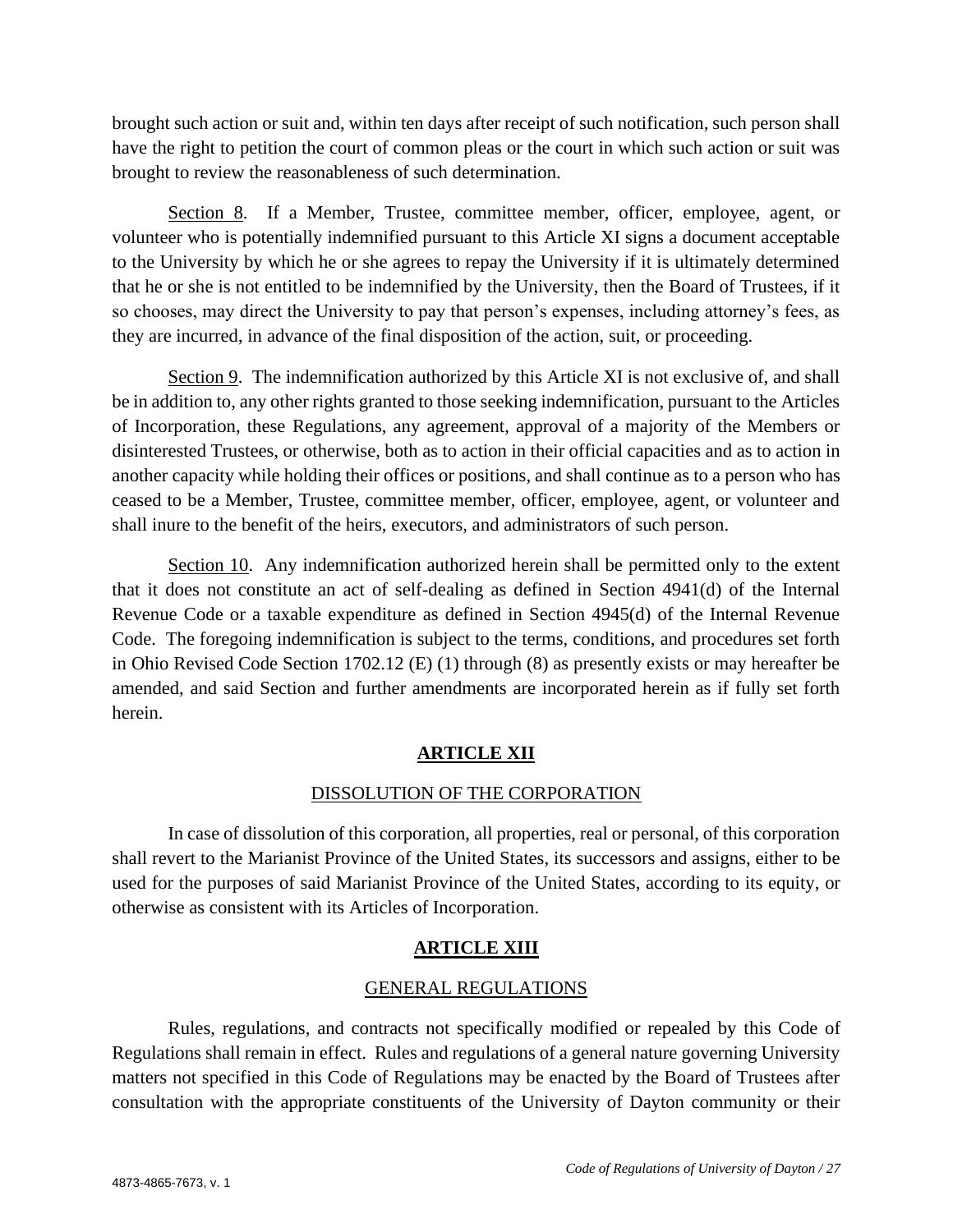representative organizations.

#### **ARTICLE XIV**

#### SEAL AND COAT OF ARMS OF THE UNIVERSITY

Section 1. Form and Use of Seal. The Seal of the University shall be in the form indicated below and may be used for the authentication of deeds, contracts, and other legal instruments in the formal conduct of the corporate business of the University.



Section 2. Form and Use of Coat of Arms. The Coat of Arms of the University shall be in the form indicated above and shall be attached to diplomas and similar instruments requiring authentication in the conduct of the academic affairs of the University.

#### **ARTICLE XV**

#### AMENDMENTS

Section 1. Amending or Repealing This Code of Regulations. This Code of Regulations may be amended or repealed at any regular or special meeting by a two-thirds vote of the total number of Members of the University present, provided that a quorum shall be present and that such proposed amendment has been given in writing (either in printed or electronic form) to each Member at least five days prior to the meeting whenever practically possible.

Section 2. Notice of Amendments. Notice of all proposed amendments and action thereon shall also be communicated to the Board of Trustees of the University.

Section 3. Amendments Proposed by Board of Trustees. The Board of Trustees of the University of Dayton may consider proposals for amendments to this Code of Regulations at any regular or special meeting of the Board. Only those proposed amendments approved by a twothirds vote of all Trustees present and voting shall be presented by the Secretary of the Board of Trustees to the Members of the University for their consideration.